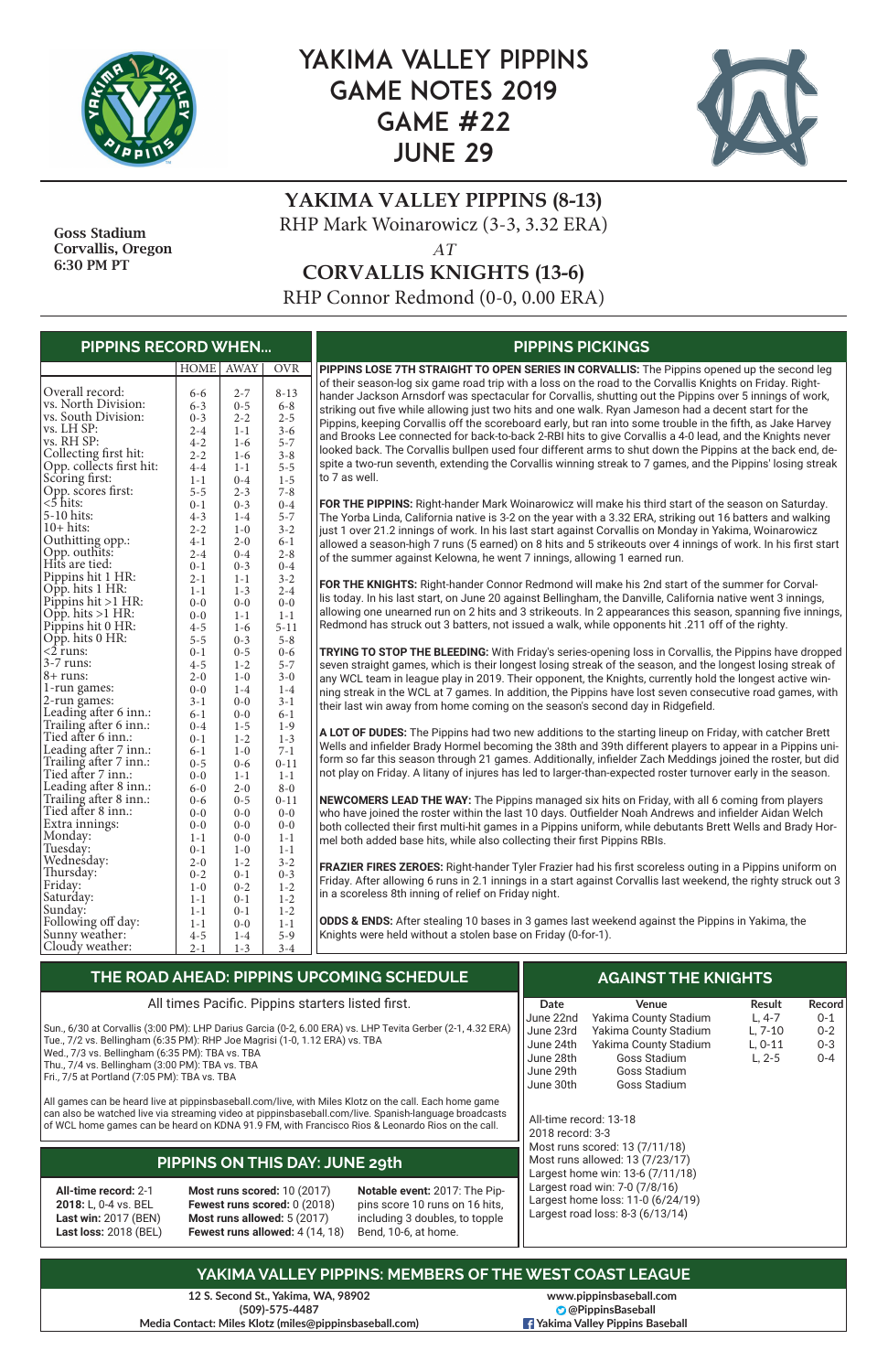# **TONIGHT'S PIPPINS STARTER**

### **RHP Mark Woinarowicz**



Hometown: Yorba Linda, CA

School: Cal State East Bay

Year: Jr.

Height: 6-2

Weight: 185

#### B/T: R/R

#### **2019 Game-by-Game Results**

| DATE OPP. IP H R ER BB K HR DEC ERA SERA |  |  |  |  |  |
|------------------------------------------|--|--|--|--|--|
| 6/4 @RFD 2 1 0 0 0 3 0 W 0.00 0.00       |  |  |  |  |  |
| 6/6 @RFD 3.2 3 2 2 0 4 1 L 5.63 3.18     |  |  |  |  |  |
| 6/12 VIC 5 1 0 0 0 2 0 W 0.00 1.68       |  |  |  |  |  |
| 6/17 KEL 7 7 3 1 1 2 0 W 1.29 1.52       |  |  |  |  |  |
| 6/24 COR 4 8 7 5 0 5 0 L 11.25 3.32      |  |  |  |  |  |

# **NOTES**

## **SINGLE-GAME HIGHS**

## **CAREER STATS**

## **PIPPINS STARTING ROTATION BREAKDOWN**

#### **SP RUN SUPPORT**

## **TOMORROW'S STARTER**

|  |  |  |  | <b>RUNS ALLOWED PER INNING</b> |  |
|--|--|--|--|--------------------------------|--|
|  |  |  |  | 1 2 3 4 5 6 7 8 9 Ex. Tot.     |  |
|  |  |  |  | $1 1 2 5 0 0 1 2 0 - 12$       |  |

Left-hander Darius Garcia is set to start Sunday's series finale in Corvallis. The 5-foot-8, 175-pound southpaw from UC Irvine last pitched in relief on Monday against Corvallis, allowing 3 runs (1 earned) in 1 inning, while striking out a pair. In the season, in 9 innings over 3 appearances (2 starts), Garcia has an 0-2 record and 6.00 ERA, striking out 8 and walking 2.

|  |  |                            | <b>SEASON SPLITS</b> |
|--|--|----------------------------|----------------------|
|  |  | W/L ERA G/GS IP R/ER K BB  |                      |
|  |  | 2-1 3.38 3/2 16.0 10/6 9 1 |                      |

|              |  |  | 2-1 3.38 3/2 16.0 10/6 9  | -1 |
|--------------|--|--|---------------------------|----|
| Home<br>Road |  |  | 1-1 3.18 2/0 5.2 2/2 7 0  |    |
| June         |  |  | 3-2 3.32 5/2 21.2 12/8 16 | -1 |

| YR             | <b>TEAM</b>        |  |  | W/LERAGGS IPHRER HRBBK        |  |     |                |    |       |
|----------------|--------------------|--|--|-------------------------------|--|-----|----------------|----|-------|
| $\frac{1}{18}$ | Cal State East Bay |  |  | 0-3 6.84 20 1 25 34 22 19 2   |  |     |                | 11 | 12    |
| $\vert$ 19     | Cal State East Bay |  |  | 2-2 2.61 21 0 41.1 46 16 12 1 |  |     |                |    | 11 35 |
| $19*$          | <b>Pippins</b>     |  |  | 3-2 3.32 5 2 21.2 20 12       |  | - 8 | $\overline{1}$ | 1  | 16    |

| Pitcher              | Last Start           | Dec.      | IP  | н | R | ER | <b>BB</b> | к  | HR          | <b>NP</b> | Result     | <b>Starts</b> | Team W-L |
|----------------------|----------------------|-----------|-----|---|---|----|-----------|----|-------------|-----------|------------|---------------|----------|
| Dvlan Barklev        | 6/16 at Bellingham   |           | 4.1 | 9 |   | 4  |           |    |             | 81        | L. 2-19    | 3             | $2 - 1$  |
| Mark Finkelnburg     | 6/26 at Port Angeles |           |     | 3 | 4 | 4  |           | 11 |             | 102       | L. 1-4     | 4             | $2 - 2$  |
| <b>Tyler Frazier</b> | 6/23 vs. Corvallis   | <b>ND</b> | 2.1 | 6 | 6 |    |           |    |             | 62        | L. 7-10    |               | $0 - 1$  |
| l Darius Garcia      | 6/20 vs. Victoria    |           |     |   |   | 4  |           | 3  |             | 63        | $L.4-13$   | 2             | $0 - 2$  |
| l Rvan Jameson       | 6/28 at Corvallis    |           | 5.1 |   |   | 4  |           | 6  | 0           | 86        | $L. 2 - 5$ | っ             | $0 - 2$  |
| Cameron Liss         | 6/14 at Bellingham   | <b>ND</b> |     | 3 | ົ |    |           |    | $\mathbf 0$ | 58        | $L. 6 - 7$ |               | $0 - 1$  |
| Joe Magrisi          | 6/18 vs. Kelowna     | <b>ND</b> | 6   | 0 | 0 | 0  |           | 11 | $\Omega$    | 76        | $L. 0-3$   | 3             | $2 - 1$  |
| l Tv Pohlmann        | 6/26 at Port Angeles | <b>ND</b> | 0.2 | 3 | 3 | 3  |           |    |             | 30        | $L.4-5$    |               | $0 - 1$  |
| A.J. Wood            | 6/6 at Ridgefield    | <b>ND</b> | 4.1 | 4 |   |    |           | 6  | 0           | 65        | L. 2-3     |               | $0 - 1$  |
| l Mark Woinarowicz   | 6/24 vs. Corvallis   |           |     | 8 |   |    |           |    | $\mathbf 0$ | 66        | $L. 0-11$  | っ             | $1 - 1$  |
| Scott Youngbrandt    | 6/5 at Ridgefield    | <b>ND</b> |     |   | 3 | ◠  |           | 4  | っ           | 61        | W. 10-3    |               | $1 - 0$  |

| 2019 Summer        |     | <b>Statistic</b> |    | <b>College Career</b>           |
|--------------------|-----|------------------|----|---------------------------------|
|                    |     | IP               |    |                                 |
| 6/17 vs. Kelowna   | 7.0 |                  |    | 7.0 3/17/19 at CSU Monterey Bay |
| 6/24 vs. Corvallis |     | R                | 6  | 5/4/19 vs. UC San Diego         |
| 6/24 vs. Corvallis | 5   | ER               | 5  | 3x, last 5/4/19 vs. UCSD        |
| 6/17 vs. Kelowna   | 1   | <b>BB</b>        | 3  | 2/17/19 at CSU San Marcos       |
| 6/24 vs. Corvallis | 5   | К                | 5  | 3/17/19 at CSU Monterey Bay     |
| 6/24 vs. Corvallis | 8   | н                | 8  | 5/4/19 vs. UC San Diego         |
| 6/17 vs. Kelowna   | 79  | <b>NP</b>        | 86 | 3/17/19 at CSU Monterey Bay     |
|                    |     |                  |    |                                 |

| <b>Pitcher</b>   | GS | <b>RUNS RS/G</b> |     | W-L     | Pitcher           | GS | <b>RUNS RS/G W-L</b> |      |         |
|------------------|----|------------------|-----|---------|-------------------|----|----------------------|------|---------|
| Dylan Barkley    | 3  | 10               | 3.3 | $0 - 1$ | Mark Woinarowicz  |    |                      | 3.0  | $3 - 2$ |
| Mark Finkelnburg | 4  | 21               | 5.3 | $0 - 1$ | Scott Youngbrandt |    | 10                   | 10.0 | $O-O$   |
| Tyler Frazier    |    |                  | 7.0 | $0 - 0$ |                   |    |                      |      |         |
| Darius Garcia    |    |                  | 2.5 | $0 - 2$ |                   |    |                      |      |         |
| Rvan Jameson     | 2  | 6                | 3.0 | $0 - 2$ |                   |    |                      |      |         |
| Cameron Liss     |    |                  | 6.0 | $0-0$   |                   |    |                      |      |         |
| Joe Magrisi      | 3  | 8                | 2.6 | 1-0     |                   |    |                      |      |         |
| Tv Pohlmann      |    |                  | 4.0 | $0-0$   |                   |    |                      |      |         |
| A.J. Wood        |    |                  | 2.0 | 0-0     |                   |    |                      |      |         |

#### **2019 Summer**

- Making his third start of the summer today against Corvallis
- Took the loss in a start against Corvallis at home on Monday, allowing 7 runs (five earned) over 4 innings...struck out a season-high five in that start
- Was the winning pitcher in his first start on June 17 against Kelowna, allowing one earned run over 7 innings
- Has earned a decision in all four of his appearances this year...has a 3-2 record
- Earned the win against Victoria on June 12 with 5 scoreless innings of relief
- Earned his first win on Opening Day in Ridgefield, with 2 scoreless innings of relief
- Is tied for the West Coast League lead with 3 wins (6 others)
- Ranks 4th in the WCL in innings pitched (21.2)
- Has the t-2nd fewest BBs of any qualified WCL pitcher (1; Ryan Long, Wenatchee)

#### **Career**

- Played his sophomore season at Division 2 Cal State East Bay in 2019
- Was the team's top reliever, leading the Pioneers in ERA (2.61) and saves (8)
- Had an ERA of 1.63 before his final appearance of the season, in which he allowed 5 ER in 2.2 innings
- Tied for 3rd in the California Collegiate Athletics Association with his 8 saves in 2019
- Initially attended Saint Mary's College in California
- Graduated from Servite HS in Anaheim, CA
- Arsenal: Fastball, Slider, Splitter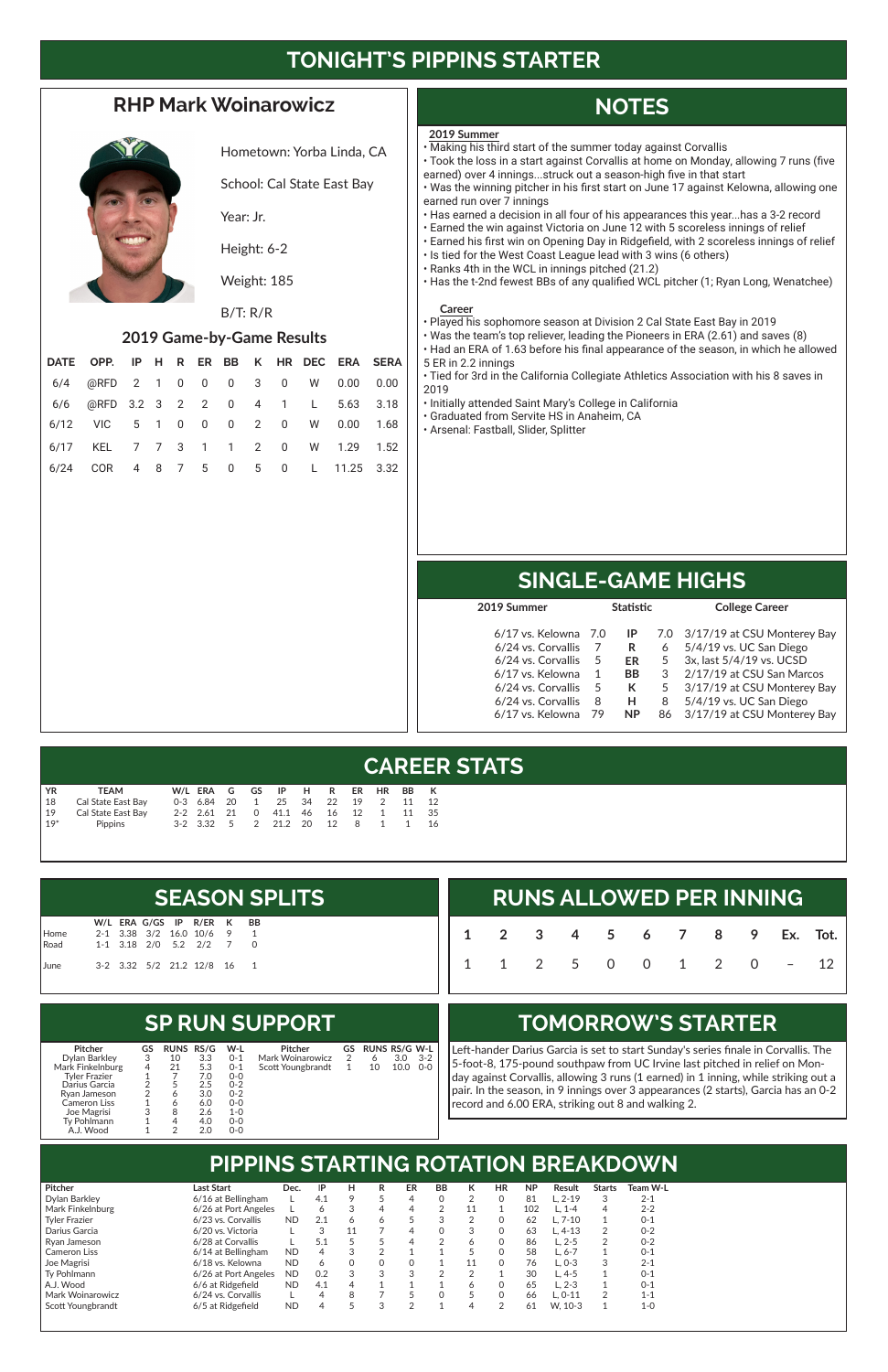# **PIPPINS BULLPEN**

| #11 Nick Brown, RHP     | <b>2019 stats:</b> 5 G, 1-2, 2.34 ERA, 7.2 IP, 7 K/5 BB, .258 BAA, 1 SV                                                                                                                                                    |                                                         |
|-------------------------|----------------------------------------------------------------------------------------------------------------------------------------------------------------------------------------------------------------------------|---------------------------------------------------------|
| Hometown: Catoosa, OK   | 2019 summer: On the Pippins' opening day rosterearned the win in his season debut in<br>Ridgefield on June 5, tossing 3.2 innings of hitless relief.                                                                       | <b>Recent Appearances</b>                               |
| School: Pittsburg State |                                                                                                                                                                                                                            | 6/5 @ RFD: W, 3.2 IP, 0 H, 0 ER,<br>4 BB, 2 K           |
| Year: RS Sr.            | Career: Did not play for Division 2 Pittsburg State in Kansas in 2019 after briefly stepping<br>away from the sporthas one year of collegiate eligibility remainingpitched in 20 games $6/13$ v. VIC: L, 0.1 IP, 2 H, 2 R, | 6/8 v. WEN: 1 IP, 1 H, 0 ER, 1 K                        |
| Height: 6-4             | out of the bullpen for Pittsburg State in 2018, striking out 43 batters in 31 inningshad 50<br>strikeouts in 32 innings as a junior in 2017received a medical redshirt at Missouri State                                   | 1 ER, 1 K<br>  6/17 v. KEL: SV, 2 IP, 3 H, 1 ER, 1 K    |
| Weight: 225             | in 2016 after breaking his ankleattended Catoosa (OK) HS in the Tulsa areasister,<br>Tiffany, was an All-Conference softball player at Pittsburg State.                                                                    | $6/26$ @ PA: L, 0.2 IP, 2 H, 1 R<br>$(0$ ER), 1 BB, 2 K |
| B/T: R/R                |                                                                                                                                                                                                                            |                                                         |
| Throws: FB, SL, CH      |                                                                                                                                                                                                                            |                                                         |

| #13 Ayden Adams, RHP            | 2019 stats: 5 G, 0-1, 6.13 ERA, 7.1 IP, 4 K/4 BB, .323 BAA, 1 SV                                                                                                               |                                                                         |
|---------------------------------|--------------------------------------------------------------------------------------------------------------------------------------------------------------------------------|-------------------------------------------------------------------------|
| Hometown: Federal Way, WA       | <b>2019 summer:</b> Joined the Pippins for the home-opening series against Wenatchee<br>picked up the save in his debut on 6/7 against Wenatchee.                              | <b>Recent Appearances</b>                                               |
| School: Everett Community Coll. |                                                                                                                                                                                | 6/7 v. WEN: SV, 0.2 IP, 1 K<br>$6/14 \otimes$ BEL: L, 2.1 IP, 7 H, 5 R, |
| Year: Soph.                     | <b>Career:</b> Played his freshman season at Everett (Wash.) Community College in 2019<br>appeared in 15 games out of the bullpen, posting a 2-0 record and 3.16 ERAstruck out | 4 ER. 2 BB<br>$6/22$ v. COR: 1 IP, 0 H, 0 BB, 0 K                       |
| Height: 6-2                     | 35 batters in 31.1 innings, and collected four savesattended Todd Beamer HS in Federal<br>Way, WA2nd team All-League selection as a HS senior in 2018.                         | $6/23$ v. COR: 0.2 IP, 1 H<br>$6/26$ @ PA: 2.2 IP, 2 H, 1 ER, 2 BB,     |
| Weight: 190                     |                                                                                                                                                                                | 3 K                                                                     |
| B/T: R/R                        |                                                                                                                                                                                |                                                                         |
| Throws: FB, CH, CB              |                                                                                                                                                                                |                                                                         |
|                                 |                                                                                                                                                                                |                                                                         |

| #29 Tyler Frazier, RHP | 2019 stats: 3 G/1 GS, 10.38 ERA, 4.1 IP, 6 K/4 BB, .450 BAA                                                                                                                  |                                                                                                       |
|------------------------|------------------------------------------------------------------------------------------------------------------------------------------------------------------------------|-------------------------------------------------------------------------------------------------------|
| Hometown: Corona, CA   | 2019 summer: Joined the Pippins on June 18.                                                                                                                                  | <b>Recent Appearances</b>                                                                             |
| School: Oregon         | <b>Career:</b> Played his freshman season at Oregon in 2019appeared in 11 games, making                                                                                      | $(6/20 \text{ v.} \text{ VIC: } 1 \text{ IP}, 2 \text{ H}, 1 \text{ R} (0 \text{ ER}),$<br>1 BB, 1 K  |
| Year: Soph.            | 6 starts, and posted a 6.91 ERAstruck out 21 batters and walked 15 in 27.1 innings<br>pitchedwas one of Oregon's main midweek starters late in the yearpitched in the Cal-   | $6/23$ v. COR: GS, 2.1 IP, 6 H, 6 R,<br>5 ER, 3 BB, 2 K<br>$6/28 \otimes \text{COR}$ : 1 IP, 1 H, 3 K |
| Height: 6-1            | lifornia Collegiate League in the summer of 2018, posting a 4.13 ERAattended Santiago<br>HS in Corona, CAthree time 1st team All-League pickposted a 7-4 record and 2.08 ERA |                                                                                                       |
| Weight: 150            | as a high school senior.                                                                                                                                                     |                                                                                                       |
| B/T: R/R               |                                                                                                                                                                              |                                                                                                       |
| Throws: FB, SL, CH, CB |                                                                                                                                                                              |                                                                                                       |

| #8 Darius Garcia, LHP  | 2019 stats: 3 G/2 GS, 0-2, 6.00 ERA, 9 IP, 8 K/2 BB, .391 BAA                                                                                                             |                                                                                                           |  |  |  |  |
|------------------------|---------------------------------------------------------------------------------------------------------------------------------------------------------------------------|-----------------------------------------------------------------------------------------------------------|--|--|--|--|
| Hometown: Cerritos, CA | <b>2019 summer:</b> Joined the Pippins for the road series at Bellingham on June 14.                                                                                      | <b>Recent Appearances</b>                                                                                 |  |  |  |  |
| School: UC Irvine      | <b>Career:</b> Played his freshman season at UC Irvine in 2019appeared in 8 games, posting a                                                                              | $6/15$ @ WEN: L, 5+ IP, 4 H, 2 R,<br>1 ER. 2 BB. 3 K                                                      |  |  |  |  |
| Year: Soph.            | 3.38 ERAstruck out 8 batters and walked 1 over 8 innings of workallowed opponents<br>to bat .226 off of himattended Gahr High School in Cerritos, CAwon league titles all | 6/20 v. VIC: L, 3 IP, 11 H, 7 R,<br>4 ER, 0 BB, 3 K<br>$6/24$ v. COR: 1 IP, 3 H, 3 R (1 ER),<br>0 BB, 2 K |  |  |  |  |
| Height: 5-8            | four years of high school.                                                                                                                                                |                                                                                                           |  |  |  |  |
| Weight: 175            |                                                                                                                                                                           |                                                                                                           |  |  |  |  |
| B/T: L/L               |                                                                                                                                                                           |                                                                                                           |  |  |  |  |
| Throws: FB, SL, CH     |                                                                                                                                                                           |                                                                                                           |  |  |  |  |

| #26 Mark Finkelnburg, LHP | 2019 stats: 4 GS, 0-1, 4.07 ERA, 17.2 IP, 21 K/9 BB, .235 BAA                                                                                                                        |                                                                                                                  |
|---------------------------|--------------------------------------------------------------------------------------------------------------------------------------------------------------------------------------|------------------------------------------------------------------------------------------------------------------|
| Hometown: Portland, OR    | 2019 summer: Joined the Pippins for the home-opening series against Wenatchee.                                                                                                       | <b>Recent Appearances</b>                                                                                        |
| School: Loyola Marymount  | Career: Played his redshirt junior season at Loyola Marymount in 2019appeared in 10                                                                                                  | 6/8 v. WEN: GS, 3.2 IP, 3 H, 3 R,<br>2 ER. 2 BB. 4 K                                                             |
| Year: RS Sr.              | games, making 3 starts, and struck out 13 batters in 13 inningsappeared in the Lions'<br>[NCAA regional against UCLA, tossing 0.2 of a scoreless inning against the #1 overall seed] | 6/13 v. VIC: GS, 3.1 IP, 4 H, 1 R,<br>0 ER, 3 BB, 2 K<br>$6/19$ v. KEL: GS, 4.2 IP, 6 H, 3 R,<br>2 ER, 2 BB, 4 K |
| Height: 6-8               | in the tournamentappeared in 16 games, including 2 starts, in 2018missed the entire<br>2017 season due to offseason surgeryhad a 0.93 ERA as a freshman over 9.2 innings             |                                                                                                                  |
| Weight: 205               | attended Westview HS in Portland, OR1st team All-League pick as a HS seniorwas the                                                                                                   | 6/26 @ PA: L, 6 IP, 3 H, 4 ER, 2 BB,<br>11 K                                                                     |
| B/T: L/L                  | Oregon All-State Game MVP in 2015dad, Karl, played football at Washington State.                                                                                                     |                                                                                                                  |
| Throws: FB, SL, CH        |                                                                                                                                                                                      |                                                                                                                  |
|                           |                                                                                                                                                                                      |                                                                                                                  |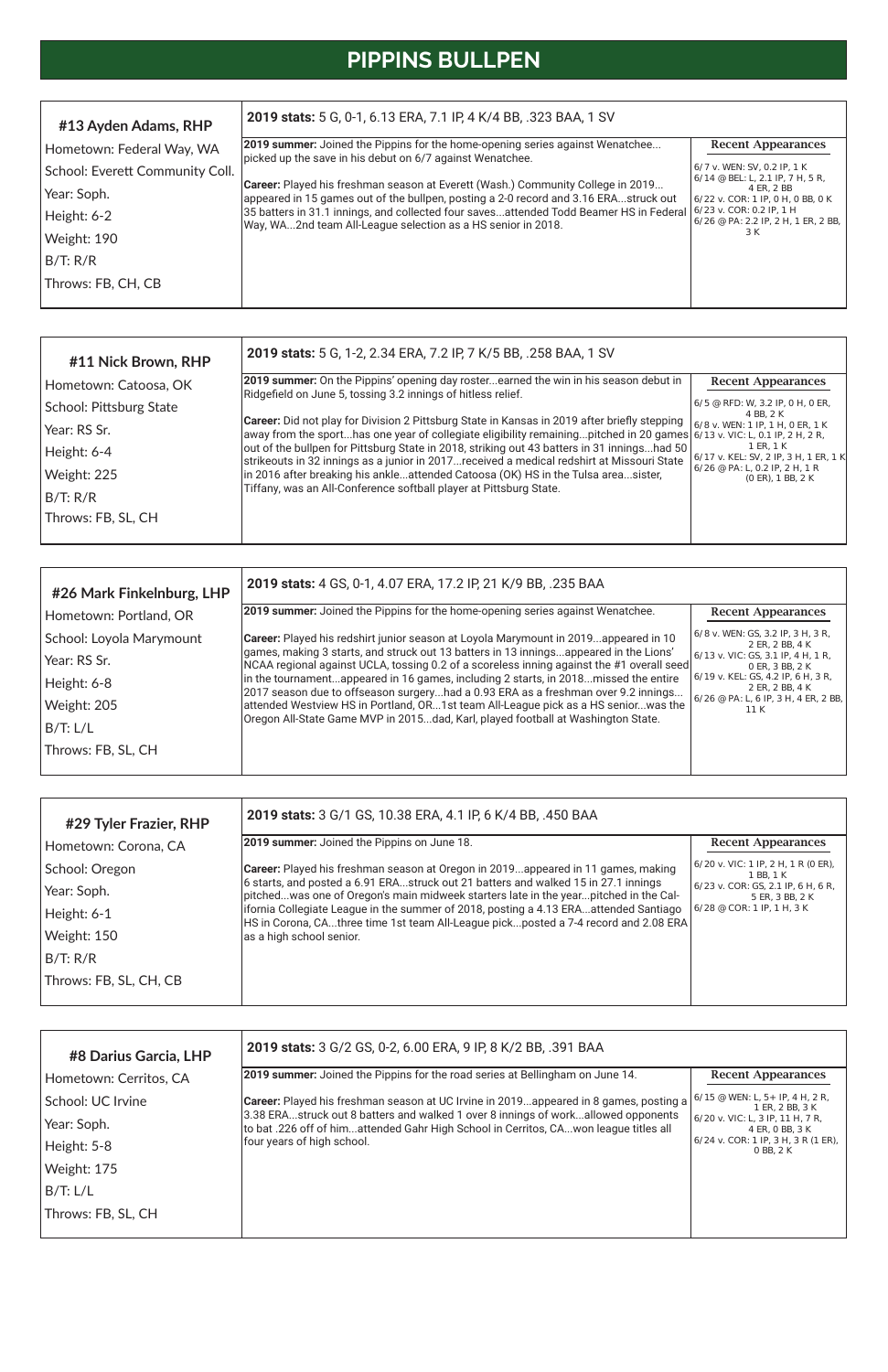# **PIPPINS BULLPEN**

| #31 Bo Henderson, RHP              | 2019 stats: 3 G, 14.29 ERA, 5.2 IP, 5 K/6 BB, .280 BAA                                                                                                                               |                                                                                                                               |
|------------------------------------|--------------------------------------------------------------------------------------------------------------------------------------------------------------------------------------|-------------------------------------------------------------------------------------------------------------------------------|
| Hometown: Palos Verdes Estates, CA | [2019 summer: Joined the Pippins for the road series at Bellingham on June 14.                                                                                                       | <b>Recent Appearances</b>                                                                                                     |
| School: Cal Poly                   | <b>Career:</b> Redshirted his freshman season at Cal Poly in 2019appeared in 4 games for                                                                                             | 6/16 @ BEL: 1.2 IP, 5 H, 7 ER, 4 BB<br>$(6/20 \text{ v.} \text{ VIC}: 2 \text{ IP.} 1 \text{ H.} 3 \text{ R} (2 \text{ ER}).$ |
| Year: RS Fr.                       | the Kelowna Falcons late last summer, posting a 12.27 ERAstruck out 4 batters and<br>walked 4 over 3.2 inningsattended Palos Verdes HS in Rolling Hills Estates, CAonly              | 2 BB, 2 K<br>$6/23$ v. COR: 2 IP, 1 H, 1 R (0 ER),                                                                            |
| Height: 6-3                        | played baseball as a senior in high school, going 4-1, 1.62 with 47 strikeouts in 35 innings<br> pitchedwas a 1st team All-League pick in his only year of HS baseballwas a quarter- | 0 BB, 3 K                                                                                                                     |
| Weight: 195                        | back in high school as a sophomore and junior.                                                                                                                                       |                                                                                                                               |
| B/T: R/R                           |                                                                                                                                                                                      |                                                                                                                               |
|                                    |                                                                                                                                                                                      |                                                                                                                               |
|                                    |                                                                                                                                                                                      |                                                                                                                               |

| #18 Cameron Liss, LHP    | 2019 stats: 2 G/1 GS, 1-0, 1.08 ERA, 8.1 IP, 9 K/3 BB, .172 BAA                                                                                                               |                                                            |
|--------------------------|-------------------------------------------------------------------------------------------------------------------------------------------------------------------------------|------------------------------------------------------------|
| Hometown: Spokane, WA    | [2019 summer: Joined the Pippins for the home-opening series against Wenatchee.                                                                                               | <b>Recent Appearances</b>                                  |
| School: Spokane Falls CC | <b>Career:</b> Played his freshman season at Spokane Falls Community College in 2019ap-                                                                                       | 6/8 v. WEN: 4.1 IP, 2 H, 0 ER, 2 BB,<br>4 K                |
| Year: Soph.              | peared in 11 games, making 10 starts, and posted a 6-2 record and 2.08 ERAstruck out<br>66 batters in 56.1 inningsnamed 2nd-team All-NWAC East Region as a starting pitcher   | $6/14 \otimes$ BEL: GS, 4 IP, 3 H, 2 R,<br>1 ER, 1 BB, 5 K |
| Height: 6-0              | attended Ferris HS in Spokane, WA2nd-team All-League pick as a HS seniorthrew a<br>7-inning no-hitter at Parker Field in Yakima while pitching for the Spokane Bandits Ameri- |                                                            |
| Weight: 175              | can Legion Team in HS.                                                                                                                                                        |                                                            |
| B/T: L/L                 |                                                                                                                                                                               |                                                            |
| Throws: FB, CH, SL       |                                                                                                                                                                               |                                                            |

| #20 Joe Magrisi, RHP        | 2019 stats: 4 G/3 GS, 1-0, 1.12 ERA, 16 IP, 27 K/3 BB, .096 BAA, 1 SV                                                                                                           |                                                                               |
|-----------------------------|---------------------------------------------------------------------------------------------------------------------------------------------------------------------------------|-------------------------------------------------------------------------------|
| Hometown: San Diego, CA     | 2019 summer: On the Pippins' opening day rosterpicked up the first save of the year on<br>Opening Night in Ridgefieldearned his first win in the home opener against Wenatchee, | <b>Recent Appearances</b>                                                     |
| School: Cal State Fullerton | allowing 1 hit in 5 shutout innings was the first WCL Pitcher of the Week of the 2019                                                                                           | $6/4 \text{ } @$ RFD: SV, 1 IP, 0 H, 3 K<br>$6/7$ v. WEN: W, 5 IP, 1 H, 0 ER, |
| Year: Soph.                 | season, earning honors for the Week of June 4-9struck out 11 in 6 no-hit innings against<br>IKelowna on June 18.                                                                | 0 BB, 7 K<br>$6/12$ v. VIC: GS, 4 IP, 4 H, 2 ER,                              |
| Height: 6-2                 | Career: Played his freshman season at Cal State Fullerton in 2019made 11 appearances                                                                                            | 2 BB, 6 K<br>$6/18$ v. KEL: GS, 6 IP, 0 H, 0 ER,                              |
| Weight: 210                 | for the Titans, pitching 21.1 inningsstruck out 22 batters and walked 8graduated from                                                                                           | 1 BB, 11 K                                                                    |
| B/T: R/R                    | Torrey Pines HS in San Diego, CAset a San Diego HS record his senior year by pitching<br>54.2 consecutive scoreless inningsbroke the record set by 3-time MLB All-Star David    |                                                                               |
| Throws: FB, CB, CH          | Wellswent 12-0 with a 0.75 ERA and 130 strikeouts in 93 innings as a senior to earn San<br>Diego CIF Player of the Year honors.                                                 |                                                                               |

| #25 Jack Gonzales, LHP  | 2019 stats: 7 G, 2.57 ERA, 14 IP, 10 K/6 BB, .222 BAA, 1 SV                                                                                                                        |                                                                                                                 |
|-------------------------|------------------------------------------------------------------------------------------------------------------------------------------------------------------------------------|-----------------------------------------------------------------------------------------------------------------|
| Hometown: Oceanside, CA | 2019 summer: Joined the Pippins for the home-opening series against Wenatchee<br>earned a two-inning save in his 2019 debut on June 9.                                             | <b>Recent Appearances</b>                                                                                       |
| School: Dixie State     |                                                                                                                                                                                    | 6/9 v. WEN: 2 IP, 1 H, 1 BB, 2 K, SV   <br>$6/13$ v. VIC: 2.1 IP, 2 H, 2 ER, 2 BB,                              |
| Year: Jr.               | <b>Career:</b> Played his sophomore season at Dixie State in 2019the only returning player<br>from the 2018 Pippins to the 2019 rosterstarted 13 games for Dixie State as a sopho- | 1 K<br>$6/16$ @ BEL: 1 IP, 2 BB, 1 K<br>6/18 v. KEL: 1 IP, 1 H, 1 R (0 ER)<br>6/20 v. VIC: 1 IP, 3 H, 2 ER, 1 K |
| Height: 6-3             | more, striking out 51 batters in 58 inningshad a 6-3 recordpitched out of the bullpen<br>las a freshmanappeared in 22 games, including 3 starts, for the Pippins last summer       |                                                                                                                 |
| Weight: 225             | had a 3.04 ERA over 47.1 inningsposted a 2.48 ERA out of the bullpenheld eventual                                                                                                  | $6/24$ v. COR: 4 IP, 4 H, 1 R (0 ER),<br>1 BB, 3 K                                                              |
| B/T: L/L                | WCL champion Corvallis to 2 runs over 7 innings in a start on the final day of the regular<br>seasonattended El Camino HS in Oceanside, CA.                                        | 6/26 @ PA: 2.2 IP, 1 H, 0 ER, 2 K                                                                               |
| Throws: FB, CB, CH      |                                                                                                                                                                                    |                                                                                                                 |

| #51 Ryan Jameson, RHP   | 2019 stats: 3 G/2 GS, 0-2, 5.22 ERA, 10.1 IP, 17 K/6 BB, .302 BAA                                                                                                                  |                                                                                            |
|-------------------------|------------------------------------------------------------------------------------------------------------------------------------------------------------------------------------|--------------------------------------------------------------------------------------------|
| Hometown: Hollister, CA | 2019 summer: Joined the Pippins on June 18took the loss in his season debut against<br>lKelowna.                                                                                   | <b>Recent Appearances</b>                                                                  |
| School: Cal Poly        |                                                                                                                                                                                    | 6/18 v. KEL: L, 1 IP, 2 H, 1 R (0 ER), <br>1 BB, 3 K                                       |
| Year: Soph.             | <b>Career:</b> Played his freshman season at Cal Poly in 2019made 13 relief apperances, not<br>earning a decision and posting a 4.43 ERAstruck out 10 batters and walked 5 in 20.1 | 6/22 v. COR: GS, 4 IP, 6 H, 3 R<br>2 ER, 2 BB, 8 K                                         |
| Height: 6-2             | innings pitchedattended San Benito HS in Hollister, CAwent 5-1 with a 0.62 ERA as a<br>senior, tossing 3 complete games2nd team All-League pick as a HS junior.                    | $6/28 \otimes \text{COR: L}, 5.1 \text{ IP}, 5 \text{ H}, 5 \text{ R},$<br>4 ER, 3 BB, 6 K |
| Weight: 180             |                                                                                                                                                                                    |                                                                                            |
| B/T: R/R                |                                                                                                                                                                                    |                                                                                            |
| Throws: FB, SL, CH      |                                                                                                                                                                                    |                                                                                            |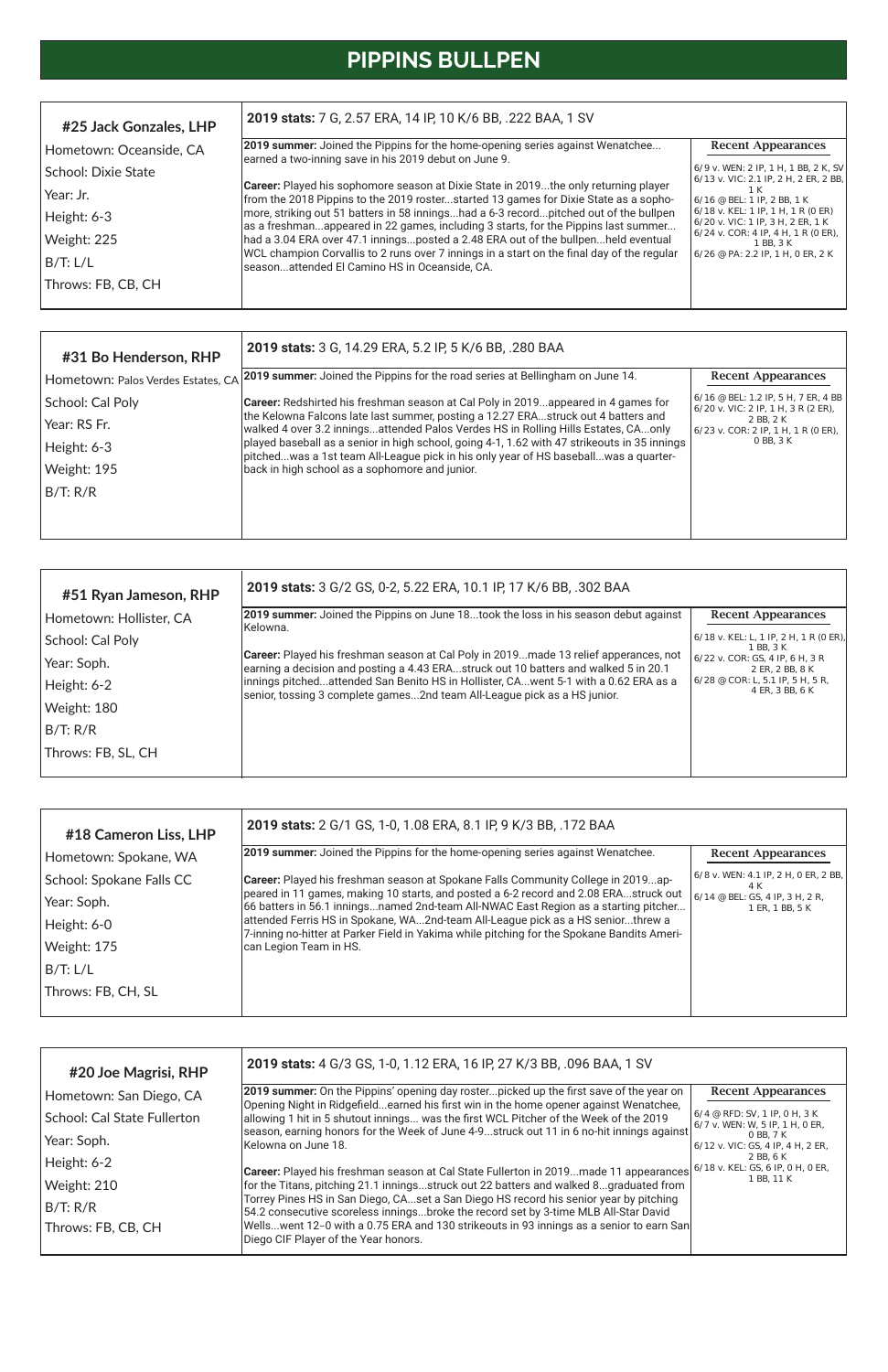# **PIPPINS BULLPEN**

| #44 A.J. Wood, RHP         | 2019 stats: 6 G/1 GS, 1-1, 2.40 ERA, 15 IP, 14 K/7 BB, .208 BAA                                                                                                                                                               |                                                                                                                                                           |
|----------------------------|-------------------------------------------------------------------------------------------------------------------------------------------------------------------------------------------------------------------------------|-----------------------------------------------------------------------------------------------------------------------------------------------------------|
| Hometown: Sacramento, CA   | <b>2019 summer:</b> On the Pippins' opening day roster.                                                                                                                                                                       | <b>Recent Appearances</b>                                                                                                                                 |
| School: Central Washington | Career: Played his junior season at Central Washington in 2019made 13 appearances,                                                                                                                                            | 6/6 @ RFD: GS, 4.1 IP, 4 H, 1 ER,<br>1 BB, 6 K                                                                                                            |
| Year: Senior               | including 1 startpitched primarily as a long relieverhad a 5.18 ERA in 33 innings of<br>work, striking out 44 batters and walking 29played his sophomore season at Cosumnes $6/15 \text{ }^{\circ}$ BEL: 1 IP, 1 H, 1 BB, 1 K | $6/13$ v. VIC: 2 IP, 1 H, 1 BB, 2 K<br>6/19 v. KEL: W, 3 IP, 1 H, 3 BB, 2 K<br>$6/23$ v. COR: L, 3 IP, 4 H, 3 ER,<br>1 BB, 2 K<br>6/28 @ COR: 1.2 IP, 1 K |
| Height: 6-3                | River College, a junior college in Sacramento, CAplayed his freshman year at Oregon<br>Tech in 2017was originally recruited to Oregon Tech as a first baseman, but moved to                                                   |                                                                                                                                                           |
| Weight: 228                | the moundattended McClatchy HS in Sacramentoplayed 3 sports in HS: football, bas-                                                                                                                                             |                                                                                                                                                           |
| B/T: R/R                   | ketball, and baseball.                                                                                                                                                                                                        |                                                                                                                                                           |
| Throws: SNK, SL, CB, CH    |                                                                                                                                                                                                                               |                                                                                                                                                           |
|                            |                                                                                                                                                                                                                               |                                                                                                                                                           |

| #40 Ty Pohlmann, RHP   | 2019 stats: 7 G/1 GS, 4.35 ERA, 10.1 IP, 5 K/10 BB, .270 BAA                                                                                                              |                                                                                                    |
|------------------------|---------------------------------------------------------------------------------------------------------------------------------------------------------------------------|----------------------------------------------------------------------------------------------------|
| Hometown: Gilbert, AZ  | <b>2019 summer:</b> On the Pippins' opening day roster.                                                                                                                   | <b>Recent Appearances</b>                                                                          |
| School: UNLV           | Career: Played his freshman season at UNLV in 2019made 8 appearances, including 3                                                                                         | 6/5 @ RFD: 1.1 IP, 1 H, 0 ER, 1 K<br>6/7 v. WEN: 3.1 IP, 3 H, 1 ER, 2 BB,                          |
| Year: Soph.            | startspitched 12.1 innings and had an 8.76 ERAended his season with a scoreless in-<br>ning against Fresno State in the Mountain West Conference tournamentattended Perry | 2 K<br>6/13 v. VIC: 1 IP, 2 BB<br>$6/15$ @ BEL: 2 IP, 2 H, 1 ER, 2 BB<br>$6/20$ v. VIC: 1 IP, 2 BB |
| Height: 6-4            | HS in Gilbert, AZWas a 1st-team All-Region selection as a HS senior, as well as a Class<br>6A All-Starfather, Dave, swam collegiately at UC Irvine and Arizona State.     |                                                                                                    |
| Weight: 230            |                                                                                                                                                                           | $6/23$ v. COR: 1 IP, 1 H<br>$6/26$ @ PA: 0.2 IP, 3 H, 3 ER, 2 BB,                                  |
| B/T: R/R               |                                                                                                                                                                           | 2 K                                                                                                |
| Throws: FB, SL, CH, CB |                                                                                                                                                                           |                                                                                                    |
|                        |                                                                                                                                                                           |                                                                                                    |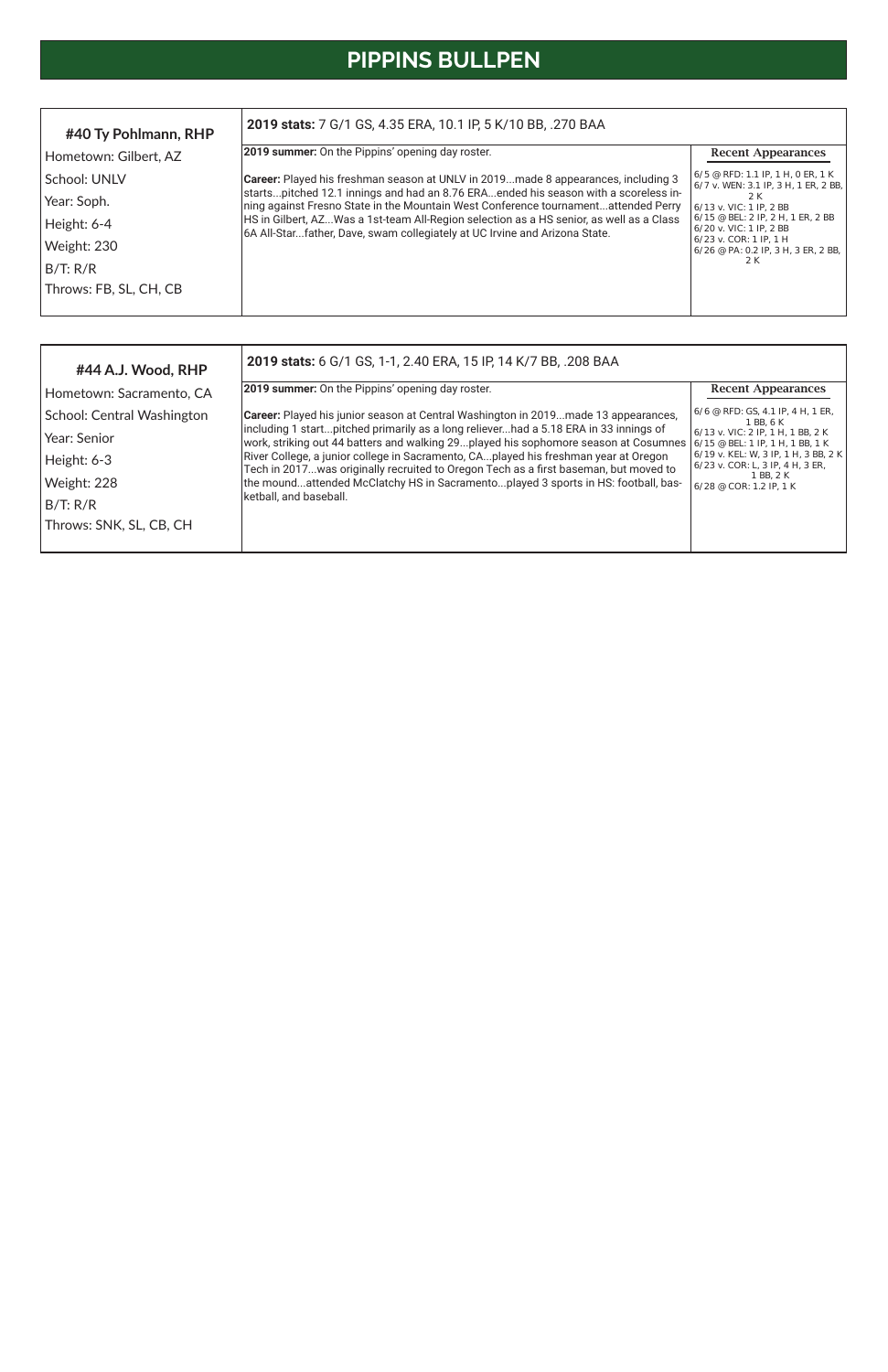#### TEAM PITCHING

Most runs allowed, game<br>
19 (6/16 at Bellingham) Most runs allowed, extra-inning game Most runs allowed, single inning 8 (5th, 6/16 at Bellingham)<br>Most hits allowed, game 17 (6/20 vs. Victoria) Most hits allowed, game<br>Most hits allowed, inning Most hits allowed, inning 8 (5th, 6/16 at Bellingham)<br>Fewest hits allowed, game 3 (6/26 at Port Angeles, G1) Fewest hits allowed, extra-inning game<br>Most doubles allowed Most doubles allowed, inning 2 (5th, 6/16 at Bellingham)<br>Most triples allowed 1 (6/7 vs. Wenatchee) Most triples allowed<br>  $\begin{array}{ccc}\n 1 & (6/7 \text{ vs. } \text{Wenatchee}) \\
 \text{Most triples allowed, inning} & 1 & (6th, 6/7 \text{ vs. } \text{Wenatchee})\n \end{array}$ Most triples allowed, inning<br>Most home runs allowed Most home runs allowed<br>Most home runs allowed, inning  $2 (2x, \text{last } 6/16 \text{ at Bellingham})$ <br> $2 (2x, \text{last } 8th, 6/16 \text{ at Bellingham})$ Most extra-base hits allowed  $\begin{array}{r} 4 \ (6/16 \text{ at Bellingham}) \\ \text{Most extra-base hits allowed, inning} \end{array}$  2 (3x, last 8th, 6/16 at Bellingham) Most extra-base hits allowed, inning<br>Most walks issued Most walks issued 10 (6/16 at Bellingham)<br>Most walks issued, inning 10 (6/16 at Bellingham) Fewest walks issued, game Fewest walks issues, extra-inning game Most strikeouts, extra-inning game Fewest strikeouts, extra-inning game

 $3 (6/26$  at Port Angeles, G1)

 $3(6/23 \text{ vs. Corvallis})$ <br>2 (5th,  $6/16$  at Bellingham) 2 (2x, last 8th,  $6/16$  at Bellingham)<br>4 ( $6/16$  at Bellingham) 4 (8th,  $6/16$  at Bellingham)<br>0 (6/4 at Ridgefield)

 $15 (6/18 \text{ vs.}$  Kelowna)

#### INDIVIDUAL PITCHING

Most innings pitched as a starter 7 (Mark Woinarowicz, 6/17 vs. Kelowna)<br>Most innings pitched as a reliever 5 (Mark Woinarowicz, 6/12 vs. Victoria) 5 (Mark Woinarowicz, 6/12 vs. Victoria) Shortest start, non-injury related 0.2 (Ty Pohlmann, 6/26 at Port Angeles)<br>Most hits allowed as a starter 11 (Darius Garcia, 6/20 vs. Victoria) Most hits allowed as a starter 11 (Darius Garcia, 6/20 vs. Victoria)<br>Most hits allowed as a reliever 7 (2x, last Barkley, 6/22 vs. Corvallis) Most hits allowed as a reliever  $\frac{7 (2x)}{5 (T \text{V} \cdot \text{F} \cdot \text{F} \cdot \text{F} \cdot \text{F} \cdot \text{F} \cdot \text{F} \cdot \text{F} \cdot \text{F} \cdot \text{F} \cdot \text{F} \cdot \text{F} \cdot \text{F} \cdot \text{F} \cdot \text{F} \cdot \text{F} \cdot \text{F} \cdot \text{F} \cdot \text{F} \cdot \text{F} \cdot \text{F} \cdot \text{F} \cdot \text{F} \cdot \text{F} \cdot \text{F} \cdot \text$ Most earned runs allowed as a SP  $\qquad \qquad$  5 (Tyler Frazier, 6/23 vs. Corvallis)<br>Most earned runs allowed as a RP  $\qquad \qquad$  7 (2x. last Gill. 6/16 at Bellingham) Most earned runs allowed as a RP  $\qquad \qquad$  7 (2x, last Gill, 6/16 at Bellingham)<br>Most home runs allowed  $\qquad \qquad$  2 (2x, last Gill, 6/16 at Bellingham)  $2$  (2x, last Gill,  $6/16$  at Bellingham) Most strikeouts as a starter 11 (2x, last Finkelnburg,  $6/26$  at Port Angeles)<br>Most strikeouts as a reliever 4 (2x, last Liss,  $6/8$  vs. Wenatchee) Most strikeouts as a reliever  $\begin{array}{r} 4 (2x, last \text{ Liss, } 6/8 \text{ vs.} \text{ Wenatchee}) \\ \text{Most walks allowed as a starter} \end{array}$ Most walks allowed as a starter  $\begin{array}{r} 3 \text{ (2x, last Frazier, 6/23 vs. Corvallis)} \\ \text{Most walks allowed as a reliever} \end{array}$  4 (3x. last Gill. 6/16 at Bellingham) 4 (3x, last Gill,  $6/16$  at Bellingham) Most extra-base hits allowed  $2(11x, last Woinarowicz, 6/24 vs. Corvallis)$ Most pitches thrown as a starter 102 (M. Finkelnburg, 6/26 at Port Angeles)<br>Most pitches thrown as a reliever 74 (Cameron Liss, 6/8 vs. Wenatchee) Most pitches thrown as a reliever  $74$  (Cameron Liss,  $6/8$  vs. Wenatchee)<br>Most wild pitches  $3$  (2x, last Finkelnburg,  $6/26$  at Port Angeles) Most wild pitches 3 (2x, last Finkelnburg, 6/26 at Port Angeles)<br>Most hit batsmen 2 (Mark Woinarowicz, 6/24 vs. Corvallis)  $2$  (Mark Woinarowicz,  $6/24$  vs. Corvallis)

# **PIPPINS PITCHING: HIGHS AND LOWS**

|                                    |  |  |  | 1 2 3 4 5 6 7 8 9 Ex. Tot. |  |  |
|------------------------------------|--|--|--|----------------------------|--|--|
| YVP 14 9 4 8 9 14 11 8 5 0 82      |  |  |  |                            |  |  |
| Opp. 19 10 9 12 17 18 7 14 6 0 112 |  |  |  |                            |  |  |

#### **PIPPINS COMPOSITE SEASON LINESCORE**

| <b>North Division</b>       | Home    | Away    | <b>OVR</b> | <b>South Division</b>      | Home    | Away    | <b>OVR</b> |  |
|-----------------------------|---------|---------|------------|----------------------------|---------|---------|------------|--|
| <b>Bellingham Bells</b>     | $0 - 0$ | $0 - 3$ | $0 - 3$    | <b>Bend Elks</b>           | $0 - 0$ |         | $0 - 0$    |  |
| Kelowna Falcons             | $2 - 1$ | $0 - 0$ | $2 - 1$    | <b>Corvallis Knights</b>   | $0 - 3$ | $0 - 1$ | $0 - 4$    |  |
| <b>Port Angeles Lefties</b> | $0 - 0$ | $0 - 2$ | $0 - 2$    | <b>Cowlitz Black Bears</b> |         | $0 - 0$ | $0 - 0$    |  |
| Victoria HarbourCats        | $1 - 2$ | $0 - 0$ | $1 - 2$    | <b>Portland Pickles</b>    |         | $0 - 0$ | $0 - 0$    |  |
| <b>Wenatchee AppleSox</b>   | $3 - 0$ | $0 - 0$ | $3 - 0$    | <b>Ridgefield Raptors</b>  | $0 - 0$ | $2 - 1$ | $2 - 1$    |  |
|                             |         |         |            |                            |         |         |            |  |

#### PIPPINS RECORD BY OPPONENT **PIPPINS RECORD BY OPPONENT**

#### 0–0 0–0

| <b>NORTH</b>                                                                    |    |    |           | <b>SOUTH</b> |    |    |           |  |  |  |
|---------------------------------------------------------------------------------|----|----|-----------|--------------|----|----|-----------|--|--|--|
|                                                                                 | W  | L  | <b>GB</b> |              | W  | L  | <b>GB</b> |  |  |  |
| Victoria                                                                        | 14 | 7  |           | Walla Walla  | 14 | 5  |           |  |  |  |
| Bellingham                                                                      | 12 | 7  | 1.0       | Corvallis    | 13 | 6  | 1.0       |  |  |  |
| Port Angeles                                                                    | 9  | 12 | 5.0       | Ridgefield   | 10 | 9  | 4.0       |  |  |  |
| Wenatchee                                                                       | 8  | 11 | 5.0       | Bend         | 9  | 10 | 5.0       |  |  |  |
| <b>Yakima Valley</b>                                                            | 8  | 13 | 6.0       | Portland     | 9  | 12 | 6.0       |  |  |  |
| Kelowna                                                                         | 6  | 11 | 6.0       | Cowlitz      | 5  | 14 | 9.0       |  |  |  |
| $X =$ First half Champion<br>Y = Second half Champion<br>$Z =$ Clinched playoff |    |    |           |              |    |    |           |  |  |  |

| <b>WCL FIRST HALF STANDINGS</b> |  |
|---------------------------------|--|
|---------------------------------|--|

## **PIPPINS PITCHING BREAKDOWN**

#### **INHERITED RUNNERS**

**QUALITY START LOG**

### **APPEARANCES BY INNING**

**W-L ERA R ER IP BB K HR**

**Starters** 2-6 4.40 64 45 92.0 26 104 7 **Relievers** 6-7 4.18 53 40 86.2 45 71 3

|                      | IR            | <b>IRS</b> | IRS <sub>%</sub> |
|----------------------|---------------|------------|------------------|
| Ayden Adams          | 5             | 2          | 40.0             |
| Nick Brown           | 2             | 2          | 100              |
| <b>Jahred Butler</b> | 2             | 0          | 0.0              |
| <b>Tyler Frazier</b> | 3             | 3          | 100              |
| Jack Gonzales        | 3             | 0          | 0.0              |
| <b>Bo Henderson</b>  | $\mathcal{P}$ | 0          | 0.0              |
| Cameron Liss         | 2             | 0          | 0.0              |
| Ty Pohlmann          | 1             | 0          | 0.0              |
| Mark Woinarowicz     | 2             | O          | 0.0              |
| A.J. Wood            | 7             | 2          | 28.5             |

|                | 1             | $\overline{2}$ | 3            | $\overline{4}$ | $5^{\circ}$  | 6 7                      |                | 8              | 9              | Ex. |
|----------------|---------------|----------------|--------------|----------------|--------------|--------------------------|----------------|----------------|----------------|-----|
| Adams          | 1             | 1              | $\mathbf{1}$ | $\mathbf{1}$   |              | $1 \quad 2 \quad 1$      |                |                | $\overline{2}$ |     |
| <b>Barkley</b> | 3             | 3              | 3            | 3              | 4            | 3 <sup>7</sup>           | $\overline{2}$ | $\mathbf{1}$   |                |     |
| <b>Brown</b>   |               |                |              |                | 1            | 1                        | $\overline{2}$ | 3              | $\overline{2}$ |     |
| <b>Butler</b>  |               |                |              |                |              |                          | $\mathbf{1}$   | $\overline{2}$ | 1              |     |
| Finkelnburg    | 4             | 4              | 4            | $\overline{4}$ | 2            | $\overline{\phantom{0}}$ |                |                |                |     |
| Frazier        | 1             | 1              | $\mathbf{1}$ |                |              | 1                        |                | 1              |                |     |
| Garcia         | $\mathcal{P}$ | 2              | 2            | $\mathbf{1}$   | $\mathbf{1}$ | 1                        |                |                | 1              |     |
| Gill           |               |                |              |                |              |                          |                | $\mathbf{1}$   |                |     |
| Gonzales       |               |                |              | $\mathbf{1}$   |              | $2 \quad 3$              | $\overline{4}$ | 4              | 1              |     |
| Hahn           |               |                |              |                |              |                          |                |                | 2              |     |
| Henderson      |               |                |              | 1              | 2            | 2                        | 1              | 1              |                |     |

| Jameson     | 2 |                 | 2 2 2 1 1 1   |             |   |                |                 |                          |
|-------------|---|-----------------|---------------|-------------|---|----------------|-----------------|--------------------------|
| Liss        | 1 | $\mathbf{1}$    |               | 1 2 1 1 1 1 |   |                |                 |                          |
| Magrisi     | 3 | $3 -$           |               | 3 3 2 1     |   |                |                 |                          |
| Pohlmann    | 1 |                 |               |             |   |                | $1 \t2 \t4 \t4$ |                          |
| Woinarowicz |   | 2 2 2 2 3 3 4 3 |               |             |   |                |                 | $\overline{\phantom{0}}$ |
| Wood        | 1 |                 | 1 2 3 4 6 2 1 |             |   |                |                 |                          |
| Youngbrandt | 1 | 1               | 1 1           |             | 1 | $\overline{1}$ |                 |                          |

**Dylan Barkley (1):** 

#### 6/4 @ RFD: 6+ IP, 6 H, 3 R (2 ER), 0 BB, 6 K

**Joe Magrisi (1):** 6/18 vs. KEL: 6 IP, 0 H, 0 ER, 1 BB, 11 K

**Mark Woinarowicz (1):** 6/17 vs. KEL: 7 IP, 7 H, 3 R (1 ER), 1 BB, 2 K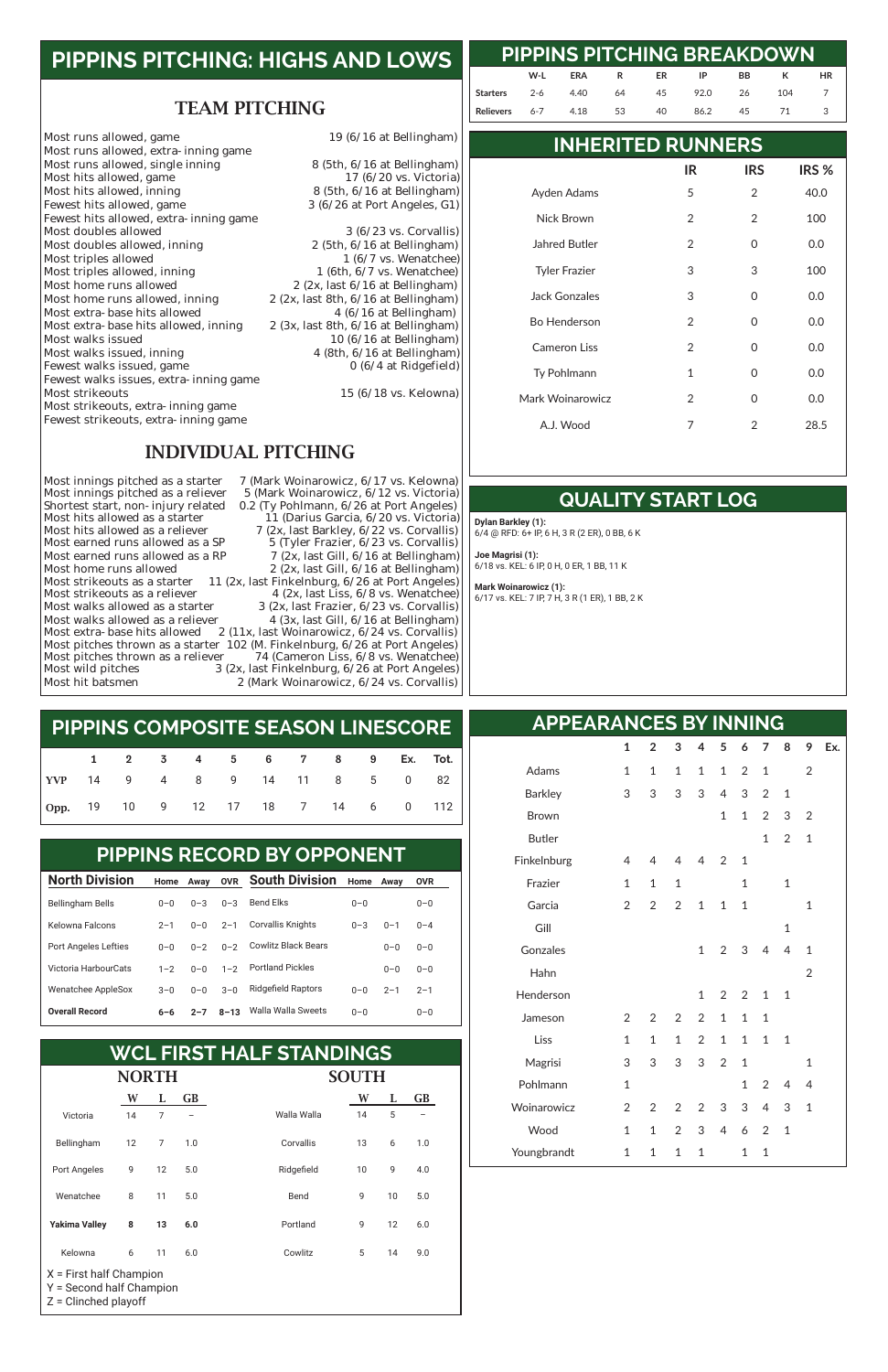# **PIPPINS HITTERS**

| #2 Owen Cobb, INF     | 2019 stats: 73 AB, .274/.321/.370, .691 OPS, 2 2B/1 3B/1 HR, 9 RBI, 5 BB/13 K, 3/3 SB                                                                                            |                                                                                                                                                                                                        |
|-----------------------|----------------------------------------------------------------------------------------------------------------------------------------------------------------------------------|--------------------------------------------------------------------------------------------------------------------------------------------------------------------------------------------------------|
| Hometown: Seattle, WA | 2019 summer: On the Pippins' opening day rosterhit his first homer of the summer, a<br>go-ahead solo shot, on June 6 at Ridgefield.                                              | Last game: 0-4, 1 SB                                                                                                                                                                                   |
| School: Stanford      |                                                                                                                                                                                  | Last week: 4-20, 1 BB, 2 K, 3 R                                                                                                                                                                        |
| Year: Fr.             | Career: Played his senior season at Seattle's Garfield High School in 2019drafted in the<br>37th round of the 2019 MLB Draft by the San Diego Padressigned to play college base- | Last HR: 6/6 at Ridgefield                                                                                                                                                                             |
| Height: 6-2           | ball at Stanford starting in the fallnamed to the 2019 Seattle Times All-Baseball team<br>lhit .446 as a senior with 25 RBIs…stole 14 bases.                                     | <b>Season Highs</b>                                                                                                                                                                                    |
| Weight: 180           |                                                                                                                                                                                  | H: 3 (3x, last 6/17 vs. Kelowna)<br>$\mathbb{R}$ : 2 (6/5 at Ridgefield)                                                                                                                               |
| B/T: R/R              |                                                                                                                                                                                  | HR: 1 (6/6 at Ridgefield)<br>RBI: 2 $(2x, \text{last } 6/17 \text{ vs. Kelowna})$<br>SB: 1 (3x, last 6/28 at Corvallis)<br> BB: 1 (5x, last 6/22 vs. Corvallis) <br>$K: 2$ (4x, last 6/18 vs. Kelowna) |

| #17 Greg Fuchs, OF          | 2019 stats: 26 AB, .154/.371/.154, .525 OPS, 2 RBI, 9 BB/8 K, 0/1 SB                                                                                                                     |                                                                                                                                                  |
|-----------------------------|------------------------------------------------------------------------------------------------------------------------------------------------------------------------------------------|--------------------------------------------------------------------------------------------------------------------------------------------------|
| Hometown: Mercer Island, WA | 2019 summer: Joined the Pippins on June 17.                                                                                                                                              | Last game: $0-3$ , $2K$                                                                                                                          |
| School: Oregon State        | <b>Career:</b> Played his freshman season at Oregon State in 2019saw action in 30 games as                                                                                               | Last week: 3-14, 2 RBI, 3 BB, 5 K                                                                                                                |
| Year: Soph.                 | a true freshman, collecting 5 hits in 30 at-batsin his first collegiate at-bat, hit a pinch-hit,<br>walk-off, 2-RBI single against New Mexico in Surprise, Arizonaattended Mercer Island | Last HR:                                                                                                                                         |
| Height: 6-0                 | (Wash.) HSnamed to the Seattle Times All-Area team as a high school seniorwas also<br>an All-State and All-League selection.                                                             | <b>Season Highs</b>                                                                                                                              |
| Weight: 192                 |                                                                                                                                                                                          | $H: 2 (6/23 \text{ vs. Corvallis})$<br>$\mathbb{R}$ : 2 (6/23 vs. Corvallis)                                                                     |
| B/T: L/R                    |                                                                                                                                                                                          | HR:<br>RBI: 1 $(2x, \text{ last } 6/26 \text{ at } P. \text{ Angeles})$<br>SB:<br>BB: $4(6/18 \text{ vs.}$ Kelowna)<br>$K: 2(6/28$ at Corvallis) |

| #6 James Bell, C/OF  | 2019 stats: 4-for-19, 1 2B, 0 BB/5 K                                                                                                                                                 |                                                                         |
|----------------------|--------------------------------------------------------------------------------------------------------------------------------------------------------------------------------------|-------------------------------------------------------------------------|
| Hometown: Fresno, CA | <b>2019 summer:</b> Joined the Pippins on June 18.                                                                                                                                   | Last game: DNP                                                          |
| School: Oregon       | <b>Career:</b> Played his freshman season at Oregon in 2019played in 11 games, making one                                                                                            | Last week: 1-8.3 K                                                      |
| Year: Soph.          | start behind the platecollected 1 hit in 13 at-batsspent the summer of 2018 playing<br>for the Medford Rogues of the Great West Leaguehit .333 in 60 at-batsattended Clovis Last HR: |                                                                         |
| Height: 6-1          | North HS in Fresno, CA1st-team All-State Pick as a senioralso named the Tri-River Ath-<br>letic Conference Offensive Player of the Year as a senior2-time 1st team All-Conference    | <b>Season Highs</b>                                                     |
| Weight: 205          | selection in high school.                                                                                                                                                            | H: 2 $(6/20 \text{ vs. Victoria})$<br>$R: 1 (6/19 \text{ vs.}$ Kelowna) |
| B/T: R/R             |                                                                                                                                                                                      | HR:<br>RBI:                                                             |
|                      |                                                                                                                                                                                      | SB:<br>BB:<br>$K: 2(6/24 \text{ vs. Corvallis})$                        |

| #32 Ty DeLancey, INF | 2019 stats: 23 AB, .174/.240/.174, .414 OPS, 2 RBI, 2 BB/10 K, 1/1 SB                                                                                                                  |                                                                                                                                                                         |
|----------------------|----------------------------------------------------------------------------------------------------------------------------------------------------------------------------------------|-------------------------------------------------------------------------------------------------------------------------------------------------------------------------|
| Hometown: Dallas, GA | 2019 summer: Joined the Pippins on June 19.                                                                                                                                            | Last game: $0-1$ , 1 K                                                                                                                                                  |
| School: Austin Peay  | <b>Career:</b> Played his sophomore season at Chattanooga (TN) State Community College in<br>[2019signed to play at Division 1 Austin Peay State starting in the fall2nd-team All-Con- | Last week: 1-16, 1 RBI, 1 BB, 8 K                                                                                                                                       |
| Year: Jr.            | ference pick at Chattanooga State in the spring after hitting .359 with 59 RBIsattended                                                                                                | Last HR:                                                                                                                                                                |
| Height: 5-9          | East Paulding HS in Dallas, GA.                                                                                                                                                        | <b>Season Highs</b>                                                                                                                                                     |
| Weight: 160          |                                                                                                                                                                                        | H: 2 (6/20 vs. Victoria)<br>$\mathbb{R}: 1 \times 1$ (3x, last $6/23$ vs. Corvallis)                                                                                    |
| B/T: S/R             |                                                                                                                                                                                        | HR:<br>RBI: $1$ (2x, last $6/23$ vs. Corvallis)<br>SB: $1(6/23 \text{ vs. Corvallis})$<br>BB: $1$ (2x, last $6/23$ vs. Corvallis)<br>K: $3(6/22 \text{ vs. Corvallis})$ |

| #41 Noah Andrews, OF   | 2019 stats: 3-for-17, 2 RBI, 3 BB/5 K                                                                                                                                   |                                                                                                                             |  |  |  |  |  |
|------------------------|-------------------------------------------------------------------------------------------------------------------------------------------------------------------------|-----------------------------------------------------------------------------------------------------------------------------|--|--|--|--|--|
| Hometown: Tumwater, WA | 2019 summer: Joined the Pippins on June 22.                                                                                                                             | Last game: 2-3, 1 2B, 1 K, 1 R                                                                                              |  |  |  |  |  |
| School: Gonzaga        | <b>Career:</b> Played his sophomore season at Lower Columbia College in 2019committed                                                                                   | Last week: 3-17, 2 RBI, 3 BB, 5 K                                                                                           |  |  |  |  |  |
| Year: Jr.              | to transfer to Gonzaga in the fall for his final two seasonswas a 2nd-team All-NWAC<br>outfielder in 2019 as a sophomorehit .324 with 32 RBIs and 15 stolen baseswon an | Last HR:                                                                                                                    |  |  |  |  |  |
| Height: 6-0            | NWAC West Region Gold Glove in the outfield in 2019was also a 1st-team All-NWAC<br>West Regionattended Tumwater (WA) HSwas a 3-time All-League selection in base-       | <b>Season Highs</b>                                                                                                         |  |  |  |  |  |
| Weight: 180            | ballalso played football, in which he was an All-League and All-Area pick.                                                                                              | H: $2(6/28$ at Corvallis)<br>$R: 1 (6/28$ at Corvallis)                                                                     |  |  |  |  |  |
| B/T: R/R               |                                                                                                                                                                         | HR:<br>RBI: 2 (6/22 vs. Corvallis)<br>SB:<br>BB: $1$ (3x, last $6/26$ at P. Angeles)<br>$K: 2 (6/22 \text{ vs. Corvallis})$ |  |  |  |  |  |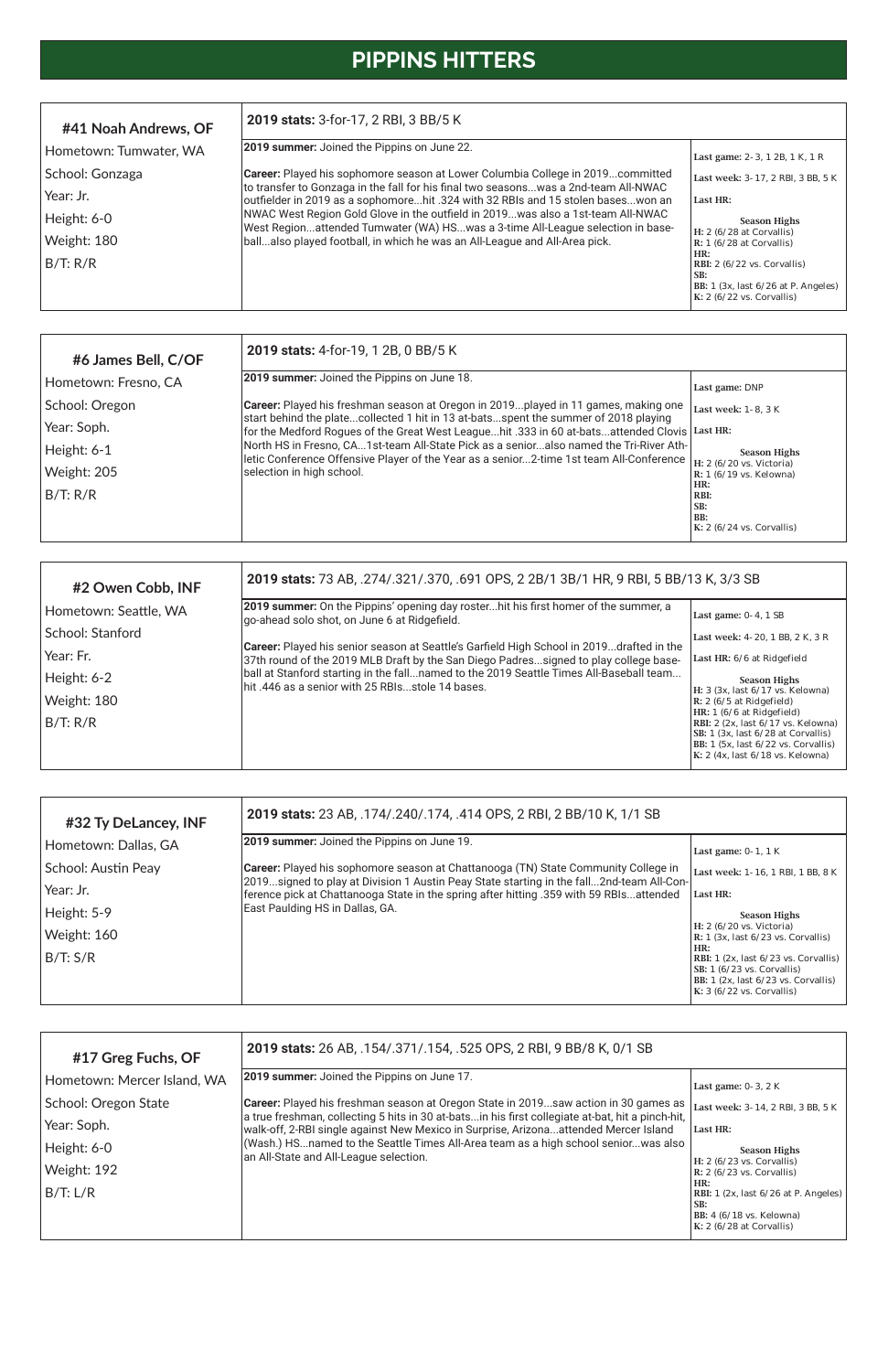# **PIPPINS HITTERS**

| #10 Nick Israel, INF    | 2019 stats: 2-for-9, 1 2B, 0 BB/4 K                                                                                                                                                                             |                                           |
|-------------------------|-----------------------------------------------------------------------------------------------------------------------------------------------------------------------------------------------------------------|-------------------------------------------|
| Hometown: Henderson, NV | 2019 summer: Joined the Pippins on June 24.                                                                                                                                                                     | Last game: DNP                            |
|                         | School: Coll. of Southern Nevada Career: Played his redshirt freshman season at the College of Southern Nevada in 2019<br>hit .250 with 8 doubles and 10 RBIs in 2019took a redshirt year as a true freshman at | Last week: 2-9, 1 2B, 4 K                 |
| Year: R-So.             | San Diego State in 2018played briefly for the Port Angeles Lefties in the summer of                                                                                                                             | Last HR:                                  |
| Height: 5-10            | [2018, appearing in 7 games and going 2-for-5 at the plateattended Bishop Gorman HS in<br>Las Vegas, NV.                                                                                                        | <b>Season Highs</b>                       |
| Weight: 180             |                                                                                                                                                                                                                 | H: 2 (6/26 at Port Angeles)<br>R:         |
| B/T: S/R                |                                                                                                                                                                                                                 | HR:<br>RBI:<br>SB:                        |
|                         |                                                                                                                                                                                                                 | BB:<br>K: $3(6/24 \text{ vs. Corvallis})$ |

| #20 Joe Magrisi, INF/OF     | 2019 stats: 0-for-13, 0 BB/6 K                                                                                                                                            |                                                  |  |  |
|-----------------------------|---------------------------------------------------------------------------------------------------------------------------------------------------------------------------|--------------------------------------------------|--|--|
| Hometown: San Diego, CA     | 2019 summer: On the Pippins' opening day roster.                                                                                                                          | Last game: DNP                                   |  |  |
| School: Cal State Fullerton | <b>Career:</b> Played his freshman season at Cal State Fullerton in 2019, exclusively as a pitch-                                                                         | Last week: 0-1, 1 K                              |  |  |
| Year: Soph.                 | erplayed both ways at Torrey Pines HS in San Diegoas a senior at Torrey Pines, hit 8<br>homers and drove in 28 RBIswas named the San Diego CIF Player of the Year as a HS | Last HR:                                         |  |  |
| Height: 6-2                 | lsenior.                                                                                                                                                                  | <b>Season Highs</b>                              |  |  |
| Weight: 210                 |                                                                                                                                                                           | Н:<br>R:                                         |  |  |
| B/T: R/R                    |                                                                                                                                                                           | HR:<br>RBI:                                      |  |  |
|                             |                                                                                                                                                                           | SB:<br>BB:<br>K: 2 (2x, last 6/14 at Bellingham) |  |  |

| #14 Christian Padilla, OF  | 2019 stats: 34 AB, .176/.300/.235, .535 OPS, 2 2B, 3 RBI, 5 BB/10 K                                                                                                                                           |                                                                                                                                   |  |  |  |
|----------------------------|---------------------------------------------------------------------------------------------------------------------------------------------------------------------------------------------------------------|-----------------------------------------------------------------------------------------------------------------------------------|--|--|--|
| Hometown: Eagle, ID        | [2019 summer: Joined the Pippins for the home-opening series against Wenatchee.                                                                                                                               | Last game: DNP                                                                                                                    |  |  |  |
| <b>School: Boise State</b> | Career: Played his sophomore season at Spokane Falls Community College in 2019                                                                                                                                | Last week: 0-2, 2 BB, 1 K                                                                                                         |  |  |  |
| Year: Jr.                  | signed to join the upstart Boise State baseball program when the Broncos restart play<br>in the spring of 2020was a 1st-team All-NWAC East Region selection in the outfield in                                | Last HR:                                                                                                                          |  |  |  |
| Height: 5-11               | 2019hit .297 with 5 home runs and 32 RBIswas 20-for-21 in stolen basestied for 7th<br>lin the NWAC with his 20 stealshit 8 home runs as a freshman, and was named 2nd team $H: 2$ (2x, last 6/19 vs. Kelowna) | <b>Season Highs</b>                                                                                                               |  |  |  |
| Weight: 170                | All-NWAC East Region as a utility playerattended Eagle (ID) HS, in a suburb of Boise.                                                                                                                         | R: 3 (6/7 vs. Wenatchee)                                                                                                          |  |  |  |
| B/T: R/R                   |                                                                                                                                                                                                               | HR:<br>RBI: 2 (6/19 vs. Kelowna)<br>SB:<br>BB: $2$ (2x, last $6/22$ vs. Corvallis)                                                |  |  |  |
|                            |                                                                                                                                                                                                               | $\mathbf{V}$ . $\mathbf{A}$ ( $\mathbf{O}$ ( $\mathbf{A}$ $\mathbf{O}$ = $\mathbf{E}$ $\mathbf{D}$ = $\mathbf{H}$ ). $\mathbf{H}$ |  |  |  |

| #7 Brady Hormel, INF | <b>2019 stats:</b> 1-for-2, 1 RBI, 1 BB/0 K                                                            |                                                                                     |
|----------------------|--------------------------------------------------------------------------------------------------------|-------------------------------------------------------------------------------------|
| Hometown: Clovis, CA | 2019 summer: Joined the Pippins on June 28 in Corvallis.                                               | Last game: 1 - 2, 1 RBI, 1 BB                                                       |
| School: Nevada       | Career: Played his senior season at Buchanan HS in Clovis, Calif., in 2019signed to play               | Last week: 1-2, 1 RBI, 1 BB                                                         |
| Year: Fr.            | college baseball at Nevada in the fall1st-team All-League pick as a senior in high school<br>lin 2019. | Last HR:                                                                            |
| Height: 5-10         |                                                                                                        | <b>Season Highs</b>                                                                 |
| Weight: 185          |                                                                                                        | H: 1 (6/28 at Corvallis)<br>IR:                                                     |
| B/T: L/R             |                                                                                                        | HR:<br><b>RBI:</b> 1 (6/28 at Corvallis)<br>ISB:<br>BB: 1 (6/28 at Corvallis)<br>K: |

| #21 Zach Meddings, INF  | <b>2019 stats:</b>                                                                                                                                                              |                     |
|-------------------------|---------------------------------------------------------------------------------------------------------------------------------------------------------------------------------|---------------------|
| Hometown: Elk Grove, CA | <b>2019 summer:</b> Joined the Pippins on June 28 in Corvallis.                                                                                                                 | Last game: DNP      |
| School: Nevada          | Career: Played his senior season at Franklin HS in Elk Grove, Calif., near Sacramento, in                                                                                       | Last week: DNP      |
| Year: Fr.               | 2019signed to play college baseball at Nevada starting in the falla two-way player in<br>high school, also pitching1st-team All-Metro pick by the Sacramento Bee as a senior in | Last HR:            |
| Height: 6-2             | 2019.                                                                                                                                                                           | <b>Season Highs</b> |
| Weight: 185             |                                                                                                                                                                                 | H:<br>R:            |
| B/T: R/R                |                                                                                                                                                                                 | HR:<br>RBI:         |
|                         |                                                                                                                                                                                 | SB:<br>BB:<br>K:    |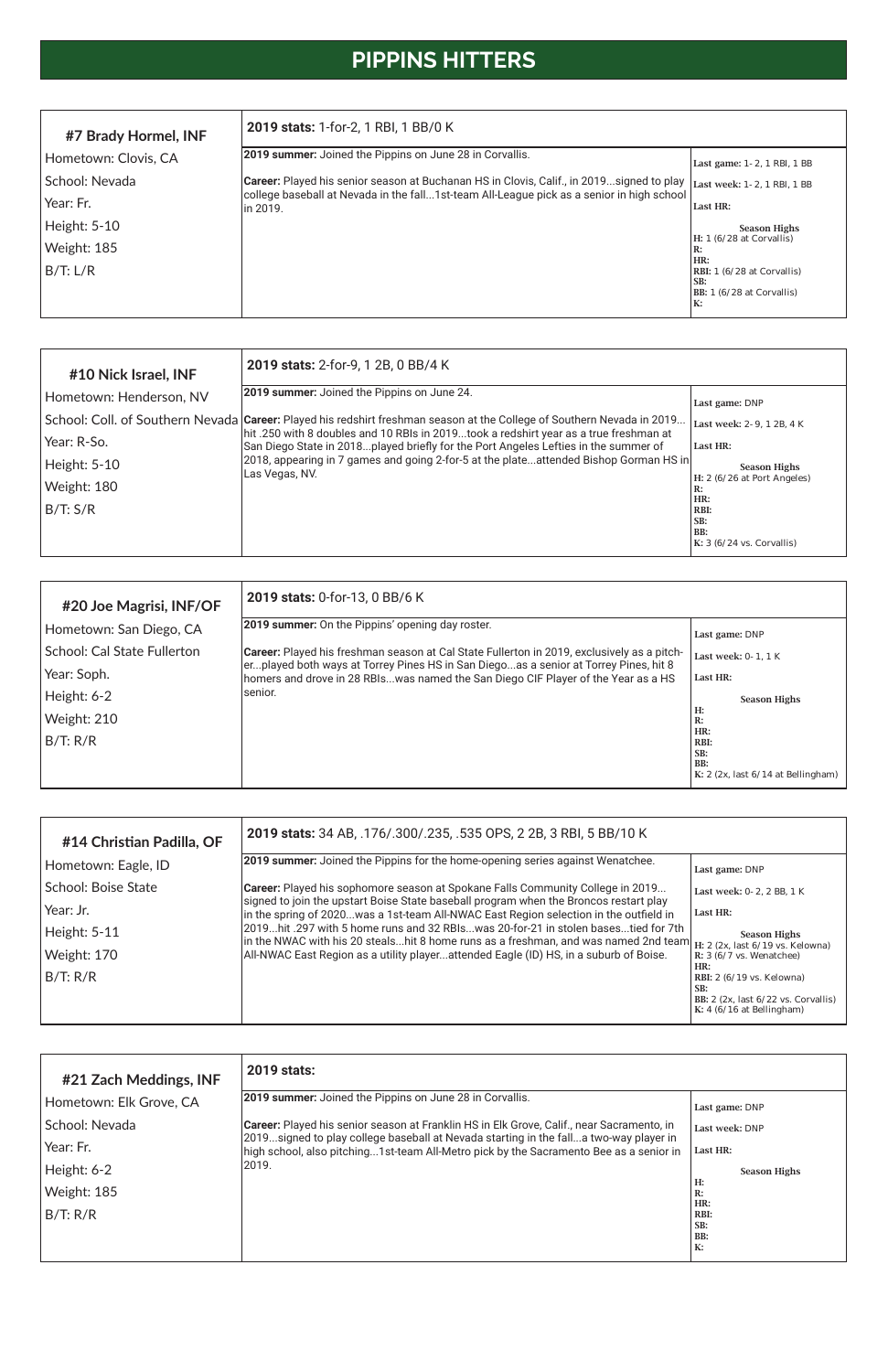# **PIPPINS HITTERS**

| #12 Luke Schwartz, OF    | 2019 stats: 55 AB, .145/.250/.145, .395 OPS, 5 RBI, 3 BB/17 K, 0/1 SB                                                                                                              |                                                                                 |  |  |
|--------------------------|------------------------------------------------------------------------------------------------------------------------------------------------------------------------------------|---------------------------------------------------------------------------------|--|--|
| Hometown: Phoenix, AZ    | 2019 summer: Joined the Pippins on June 6 in Ridgefield.                                                                                                                           | Last game: 0-3, 1 K, 1 HBP                                                      |  |  |
| School: Western Illinois | <b>Career:</b> Played his sophomore season at Central Arizona College in 2019signed to play                                                                                        | Last week: 2-17, 3 RBI, 2 BB, 3 K                                               |  |  |
| Year: Jr.                | at Western Illinois starting in the fallstole 21 bases for Central Arizona in 2019, and 12<br>as a freshman in 2018won the Junior College World Series in Grand Junction, CO, with | Last HR:                                                                        |  |  |
| Height: 5-9              | Central Arizona in 2019attended Desert Vista HS in Phoenix, AZ.                                                                                                                    | <b>Season Highs</b>                                                             |  |  |
| Weight: 180              |                                                                                                                                                                                    | H: 1 (8x, last 6/23 vs. Corvallis)<br>R: $1$ (3x, last $6/22$ vs. Corvallis)    |  |  |
| B/T: R/R                 |                                                                                                                                                                                    | HR:<br>RBI: $2(6/23 \text{ vs. Corvallis})$<br>SB:                              |  |  |
|                          |                                                                                                                                                                                    | BB: $1$ (3x, last $6/24$ vs. Corvallis)<br>K: $3$ (2x, last $6/19$ vs. Kelowna) |  |  |

| #5 Tyler Rando, C      | 2019 stats: 24 AB, .208/.296/.333, .629 OPS, 3 2B, 1 RBI, 3 BB/6 K, 2/2 SB                                                                                                  |                                                                                                                                                                                |  |  |
|------------------------|-----------------------------------------------------------------------------------------------------------------------------------------------------------------------------|--------------------------------------------------------------------------------------------------------------------------------------------------------------------------------|--|--|
| Hometown: San Jose, CA | <b>2019 summer:</b> Joined the Pippins on June 20.                                                                                                                          | Last game: $0-4$ , $2K$                                                                                                                                                        |  |  |
| School: Gonzaga        | Career: Played his sophomore season at Mission College, a junior college in Santa Clara,                                                                                    | Last week: 4-21, 2 2B, 1 RBI, 2 BB                                                                                                                                             |  |  |
| Year: Jr.              | California, in 2019committed to transfer to Gonzaga in the fallled the Pacific Coast<br>Conference in batting average in 2019, hitting .408also added 53 RBIs, which ranked | Last HR:                                                                                                                                                                       |  |  |
| Height: 5-11           | 2ndunanimous 1st-team All-Conference pick at catcher in 2019, as well as 1st-team<br>All-Statealso earned the league's Gold Glove award at catcherwas a 1st-team All-Con-   | <b>Season Highs</b>                                                                                                                                                            |  |  |
| Weight: 188            | ference pick as a freshman at Missionattended Willow Glen HS in San Jose, CA.                                                                                               | H: $2(6/23$ vs. Corvallis)<br>R: $2(6/23$ vs. Corvallis)                                                                                                                       |  |  |
| B/T: R/R               |                                                                                                                                                                             | HR:<br><b>RBI:</b> $1(6/23 \text{ vs. Corvallis})$<br>SB: $1$ (2x, last $6/26$ at P. Angeles)<br>BB: $1$ (3x, last $6/23$ vs. Corvallis)<br>K: $3(6/22 \text{ vs. Corvallis})$ |  |  |

| #15 Aidan Welch, INF          | 2019 stats: 2-for-7, 0 BB/1 K                                                                                                                                                        |                                                          |
|-------------------------------|--------------------------------------------------------------------------------------------------------------------------------------------------------------------------------------|----------------------------------------------------------|
| Hometown: Seattle, WA         | <b>2019 summer:</b> Joined the Pippins on June 26 in Port Angeles.                                                                                                                   | Last game: $2-4$ , 1 R                                   |
| School: Colorado State-Pueblo | <b>Career:</b> Played his sophomore season at Division 2 Colorado State-Pueblo in 2019hit<br>.331 with 12 doubles and 40 RBIs as a sophomoretrained at Driveline Baseball in Seattle | Last week: 2-7, 1 R, 1 K                                 |
| Year: Jr.                     | during the 2018 summerattended Ballard High School in Seattle.                                                                                                                       | Last HR:                                                 |
| Height: 6-0                   |                                                                                                                                                                                      | <b>Season Highs</b>                                      |
| Weight: 200                   |                                                                                                                                                                                      | $H: 2 (6/28$ at Corvallis)<br>$R: 1 (6/28$ at Corvallis) |
| B/T: R/R                      |                                                                                                                                                                                      | HR:<br>RBI:<br>SB:<br>BB:                                |

| #35 Brett Wells, C     | 2019 stats: 1-for-4, 1 2B, 1 RBI, 0 BB/3 K                                                                                                                                       |                                                                                      |  |  |
|------------------------|----------------------------------------------------------------------------------------------------------------------------------------------------------------------------------|--------------------------------------------------------------------------------------|--|--|
| Hometown: Cerritos, CA | <b>2019 summer:</b> Joined the Pippins on June 28 in Corvallis.                                                                                                                  | Last game: 1-4, 1 2B, 1 RBI, 3 K                                                     |  |  |
| School: Cal Poly       | <b>Career:</b> Played his sophomore season at Long Beach City College in 2019signed to                                                                                           | Last week: 1-4, 1 2B, 1 RBI, 3 K                                                     |  |  |
| Year: Jr.              | transfer to Cal Poly in the fallhit .278 as a sophomore at LBCCspent his freshman year<br>at Dayton in 2018, hitting .211 in 38 at-batsattended Cerritos (CA) HS2nd-team All-CIF | Last HR:                                                                             |  |  |
| Height: 6-0            | as a senior in 20172016 Area Player of the Year.                                                                                                                                 | <b>Season Highs</b>                                                                  |  |  |
| Weight: 200            |                                                                                                                                                                                  | H: 1 (6/28 at Corvallis)<br>R:                                                       |  |  |
| B/T: R/R               |                                                                                                                                                                                  | HR:<br><b>RBI:</b> 1 (6/28 at Corvallis)<br>SB:<br>BB:<br>$K: 3 (6/28$ at Corvallis) |  |  |

| #22 Tanner Parker, INF         | 2019 stats: 77 AB, .325/.350/.481, .831 OPS, 6 2B/2 HR, 15 RBI, 2 BB/13 K, 1/2 SB                                                                                                     |                                                                                                                                                                                                     |
|--------------------------------|---------------------------------------------------------------------------------------------------------------------------------------------------------------------------------------|-----------------------------------------------------------------------------------------------------------------------------------------------------------------------------------------------------|
| Hometown: Spokane, WA          | <b>2019 summer:</b> On the Pippins' opening day roster.                                                                                                                               | Last game: $0-4$                                                                                                                                                                                    |
| School: Middle Tennessee State | <b>Career:</b> Played his junior season at Middle Tennessee State in 2019played in 46 games,<br>starting 36, mainly at second basepreviously, spent three years at Yakima Valley Col- | Last week: 5-24, 1 2B, 3 RBI, 6 K                                                                                                                                                                   |
| Year: Sr.                      | lege, winning the NWAC title with the Yaks in 2016hit .319 as a redshirt sophomore in                                                                                                 | Last HR: 6/19 vs. Kelowna                                                                                                                                                                           |
| Height: 5-9                    | 2018played in 28 games last summer with the Cowlitz Black Bearsattended Ferris HS<br>in Spokane, WA1st-team All-League selection as a HS senior.                                      | <b>Season Highs</b>                                                                                                                                                                                 |
| Weight: 170                    |                                                                                                                                                                                       | H: $3(6/16$ at Bellingham)<br>R: 1 (10x, last 6/22 vs. Corvallis)                                                                                                                                   |
| B/T: L/R                       |                                                                                                                                                                                       | HR: 1 (2x, last 6/19 vs. Kelowna)<br>RBI: $5(6/19 \text{ vs.} \text{ Kelowna})$<br>SB: $1(6/14$ at Bellingham)<br>BB: $1$ (2x, last $6/14$ at Bellingham)<br>K: $2$ (2x, last $6/24$ vs. Corvallis) |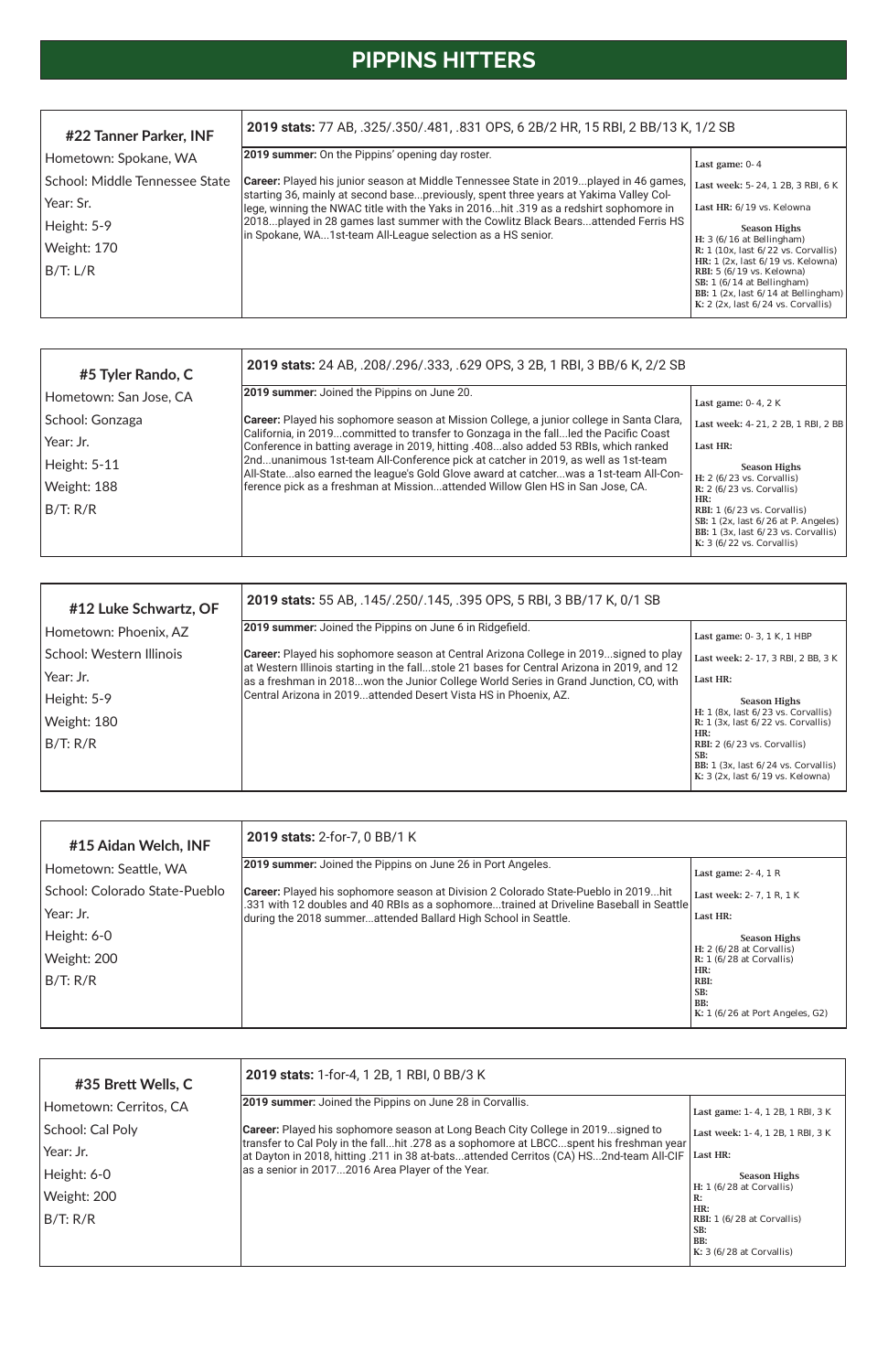## **PIPPINS BATTING: HIGHS AND LOWS**

#### TEAM BATTING

Most runs scored<br>Most runs scored, inning 10 (6/5 at Ridgefield)<br>5 (2x, last 6th, 6/19 vs. Kelowna) Most hits  $12 \times 12 \times 6/23 \times 6$ . Corvallis) Most hits, inning<br>Fewest hits (nine inning game)<br> $\begin{array}{r} 6 (2x, last 6th, 6/19 \text{ vs. Kelowna}) \\ 1 (6/24 \text{ vs. Corvallis}) \end{array}$ Fewest hits (nine inning game)<br>Most doubles Most doubles<br>Most doubles, inning<br> $\begin{array}{r} 3 (3x, last 6/19 \text{ vs.} \text{ Kelowna}) \\ 2 (3x, last 6th, 6/19 \text{ vs.} \text{ Kelowna}) \end{array}$ Most triples<br>
Most triples, inning<br>
Most triples, inning<br>  $1 (6/5 at Ridgefield)$ <br>  $1 (9th, 6/5 at Ridgefield)$ Most triples, inning<br>
Most home runs<br>  $1 (9th, 6/5 at Ridgefield)$ <br>  $1 (5x, last 6/20 vs. Victoria)$ Most home runs<br>Most home runs, inning<br> $\begin{array}{ccc} 1 & (5x, \text{ last } 6/20 \text{ vs. Victoria}) \\ 1 & (5x, \text{ last } 1st, 6/20 \text{ vs. Victoria}) \end{array}$ Most home runs, inning 1 (5x, last 1st, 6/20 vs. Victoria)<br>Most extra base hits 4 (2x, last 6/19 vs. Kelowna) Most extra base hits, inning Most walks<br>Most walks, inning and the set of the set of the Sandara Sandara (2x, last 6/18 vs. Kelowna)<br>Most walks, inning and Sandara Sandara (3x, last 2nd, 6/16 at Bellingham) Most walks, inning 3 (3x, last 2nd, 6/16 at Bellingham)<br>Most strikeouts 15 (2x, last 6/22 vs. Corvallis) Fewest strikeouts (nine inning game)  $4(6/20 \text{ vs. Victoria})$ <br>Fewest walks (nine inning game)  $0(2x, \text{ last } 6/15 \text{ at Bellingham})$ Fewest walks (nine inning game)<br>Most stolen bases Most stolen bases<br>Most stolen bases, inning 1 (12x, last 3rd, 6/28 at Corvallis) Most caught stealing 1 (5x, last 6/23 vs. Corvallis)<br>Most caught stealing, inning 1 (5x, last 6th, 6/23 vs. Corvallis) Most caught stealing, inning 1 (5x, last 6th, 6/23 vs. Corvallis)<br>Most left on base 14 (6/18 vs. Kelowna) Fewest left on base (nine inning game)

 $5$  (2x, last 6th,  $6/19$  vs. Kelowna)  $2$  (3x, last 6th,  $6/19$  vs. Kelowna) 4 (2x, last  $6/19$  vs. Kelowna)<br>3 (7th,  $6/5$  at Ridgefield) 15 (2x, last  $6/22$  vs. Corvallis)<br>4  $(6/20$  vs. Victoria) 1 (12x, last 3rd,  $6/28$  at Corvallis) 14 (6/18 vs. Kelowna)<br>4 (2x, last  $6/12$  vs. Victoria)

| Welch        |   |   |  |
|--------------|---|---|--|
| <b>Wells</b> |   |   |  |
| Youngbrandt  | っ | 3 |  |

#### INDIVIDUAL BATTING

Longest home run streak<br>Longest on- base streak

Most runs scored 3 (Christian Padilla, 6/7 vs. Wenatchee)<br>Most hits 3 (9x. last Gargus, 6/20 vs. Victoria) Most hits 3 (9x, last Gargus, 6/20 vs. Victoria) Most doubles 1 (25x, last Andrews, 6/28 at Corvallis)<br>Most triples 1 (Owen Cobb, 6/5 at Ridgefield) Most triples<br>Most home runs and the compact of the cobb, 6/5 at Ridgefield)<br>Most home runs and the compact of the compact of the compact of the contract of the compact of the compact of<br>Most home runs and the compact of th Most home runs 1 (5x, last Gargus, 6/20 vs. Victoria) Most extra-base hits 2 (2x, last Gargus, 6/20 vs. Victoria)<br>Most runs batted in 5 (Tanner Parker, 6/19 vs. Kelowna) Most runs batted in 5 (Tanner Parker, 6/19 vs. Kelowna) Most walks 4 (Greg Fuchs, 6/18 vs. Kelowna) Most strikeouts 4 (Christian Padilla, 6/16 at Bellingham)<br>Most stolen bases 1 (11x, last Cobb, 6/28 at Corvallis) Most stolen bases 1 (11x, last Cobb, 6/28 at Corvallis)<br>Longest hitting streak 12 (Tanner Parker, 6/9-6/23) 12 (Tanner Parker,  $6/9-6/23$ )<br>1 (Many) Longest on-base streak 12 (Tanner Parker, 6/9-6/23)<br>Longest scoring streak 4 (Tanner Parker, 6/14-6/17) 4 (Tanner Parker, 6/14-6/17)

|                      | Solo | 2R | 3R | GS | Multi | Last |  |
|----------------------|------|----|----|----|-------|------|--|
| Daniel Cipriano      |      |    |    |    |       | 6/5  |  |
| Owen Cobb            |      |    |    |    |       | 6/6  |  |
| <b>Henry Gargus</b>  |      |    |    |    |       | 6/20 |  |
| <b>Tanner Parker</b> |      |    |    |    |       | 6/19 |  |

# **PIPPINS HOME RUN TRACKER**

### **BATTING ORDER PLACEMENT**

|                 | 1            | $\overline{2}$ | 3              | 4              | 5              | 6              | 7 <sup>7</sup> | 8              | 9              |  |
|-----------------|--------------|----------------|----------------|----------------|----------------|----------------|----------------|----------------|----------------|--|
| Andrews         |              | 3              |                |                | $\mathbf{1}$   | $\overline{2}$ |                |                |                |  |
| Bell            |              |                |                | $\overline{2}$ | $\overline{2}$ | $\mathbf{1}$   |                |                |                |  |
| <b>Bramwell</b> |              | $\mathbf{1}$   | $\mathbf{1}$   | $\mathbf{1}$   | $\overline{2}$ |                |                |                |                |  |
| Cipriano        |              |                | 8              | $\overline{2}$ | $\overline{2}$ |                |                |                |                |  |
| Cobb            | $\mathbf{1}$ | 6              |                |                | $\overline{2}$ | $\overline{7}$ | $\overline{2}$ |                | $\overline{2}$ |  |
| Davis           |              |                |                |                |                |                | $\overline{2}$ | $\mathbf{1}$   | $\overline{2}$ |  |
| DeLancey        |              |                |                | $\mathbf{1}$   |                |                | 3              | $\mathbf{1}$   | $\mathbf{1}$   |  |
| Fuchs           |              |                | 3              | $\overline{2}$ | 3              |                | $\mathbf 1$    |                |                |  |
| Gargus          |              |                | 3              | 9              | $\overline{2}$ |                |                |                |                |  |
| Gill            |              |                |                |                |                | $\mathbf{1}$   | $\overline{4}$ | $\mathbf{1}$   | $\mathbf{1}$   |  |
| Hahn            |              |                |                |                |                | 2              | $\mathbf{1}$   | $\mathbf{1}$   |                |  |
| Hormel          |              |                |                |                |                |                |                |                | $\mathbf{1}$   |  |
| Israel          |              |                |                |                |                |                |                | $\overline{2}$ |                |  |
| Lew             |              | 5              | $\overline{2}$ |                |                |                |                |                |                |  |
| Lutz            |              |                |                |                |                | $\mathbf{1}$   | $\mathbf{1}$   | $\overline{2}$ |                |  |
| Magrisi         |              |                |                |                | $\overline{2}$ |                |                | $\mathbf{1}$   |                |  |
| Parker          | 10           | $\overline{2}$ |                |                |                | 3              | $\mathbf 1$    |                | 3              |  |
| Padilla         | 5            |                |                |                |                | $\overline{2}$ |                | 3              |                |  |
| Pittman         | 6            | $\mathbf{1}$   |                |                |                | $\mathbf{1}$   |                |                |                |  |
| Rando           |              |                | $\overline{4}$ | $\overline{2}$ |                |                | $\mathbf{1}$   |                |                |  |
| Schwartz        |              | $\overline{2}$ |                |                |                | $\mathbf{1}$   | 5              | $\overline{2}$ | 7              |  |
| Siracusa        |              |                |                |                |                |                |                | 6              | 3              |  |

**C:** Siracusa (9), Lutz (4), Bell (3), Rando (3), Bramwell (1), Wells (1) **1B:** Cipriano (10), Gargus (7), Cobb (3), Hahn (1) **2B:** Davis (5), Parker (5), Cobb (4), DeLancey (3), Hormel (1), Israel (1), Lew (1), Welch (1) **3B:** Lew (6), Bramwell (5), Cobb (4), DeLancey (4), Parker (1), Welch (1) **SS:** Parker (13), Cobb (8) **LF:** Fuchs (8), Gill (7), Gargus (3), Pittman (2), Padilla (1) **CF:** Schwartz (15), Pittman (6) **RF:** Padilla (8), Andrews (6), Gargus (2), Schwartz (2), Fuchs (1), Magrisi (1), Youngbrandt (1)

## **STARTS BY POSITION**

## **PIPPINS BATTING: HIGHS AND LOWS**

#### TEAM MISCELLANOUS

Most errors<br>
Most errors, inning<br>
Most errors, inning<br>  $\begin{array}{r} 5 \ (6/23 \text{ vs. Corvallis}) \\ 4 \ (8th, 6/23 \text{ vs. Corvallis}) \end{array}$ Most errors, inning 4 (8th, 6/23 vs. Corvallis)<br>
Longest errorless streak 13 innings (3rd, 6/9-6th, 6/12) Most errors by both teams<br>
Most errors by both teams, inning<br>  $\begin{array}{r} 8 (6/22 \text{ vs. Corvallis}) \\ 4 (8, 6/23 \text{ vs. Corvallis}) \end{array}$ Most errors by both teams, inning<br>Largest crowd, home Largest crowd, home 1,710 (6/7 vs. Wenatchee)<br>
Largest crowd, away 2,090 (6/16 at Bellingham) Largest crowd, away  $2,090 (6/16 \text{ at Bellingham})$ <br>Smallest crowd. home  $611 (6/17 \text{ vs. Kelowna})$ Smallest crowd, home<br>
Smallest crowd, away 611 (6/17 vs. Kelowna)<br>
2,090 (6/16 at Bellingham) Longest winning streak 4 (6/7-6/12)<br>
Longest home winning streak 4 (6/7-6/12) Longest home winning streak 4 (6/7-6/12)<br>
Longest road winning streak 2 (6/4-6/5) Longest road winning streak 2 (6/4-6/5)<br>
Longest losing streak 2 (6/20-present) Longest losing streak 7 (6/20- present)<br>
Longest home losing streak 4 (6/20- present) Longest home losing streak 4 (6/20-present)<br>
Longest road losing streak 7 (6/6-present) Longest road losing streak<br>Most double plays turned Most double plays turned by opponent

13 innings (3rd, 6/9-6th, 6/12)<br>8 (6/22 vs. Corvallis) 2,090 (6/16 at Bellingham)<br>4 (6/7-6/12) 2 (3x, last  $6/28$  at Corvallis)<br>2 (2x, last  $6/20$  vs. Victoria)

| Longest game, innings           | 9(19x, last 6/28 at Corvallis)                 |
|---------------------------------|------------------------------------------------|
| Longest game, time              | $3:29$ (6/23 vs. Corvallis)                    |
| Longest nine inning game, time  | $3:29$ (6/23 vs. Corvallis)                    |
| Shortest nine inning game, time | $2:06(6/6$ at Ridgefield                       |
| Largest winning margin          | $7(6/5$ at Ridgefield)                         |
| Largest losing margin           | 17 $(6/16$ at Bellingham)                      |
| Largest comeback victory        | 3 (3-0, B2nd, 6/5 at Ridgefield)               |
| Largest blown lead in loss      | $2$ (2x, last 4-2, B2nd, $6/22$ vs. Corvallis) |

|  |  |  |  | 0 1 2 3 4 5 6 7 8 9 10+                                                                         |  |
|--|--|--|--|-------------------------------------------------------------------------------------------------|--|
|  |  |  |  | $\begin{vmatrix} 0-2 & 0-2 & 0-3 & 0-1 & 4-3 & 0-0 & 1-1 & 0-1 & 1-0 & 1-0 & 1-0 \end{vmatrix}$ |  |

#### **RECORD BY RUNS SCORED**

|  | 0 1 2 3 4 5 6 7 8 9 10+                       |  |  |  |  |
|--|-----------------------------------------------|--|--|--|--|
|  | $0-0$ 1-0 2-0 3-3 1-2 0-3 0-0 0-2 0-0 0-0 0-4 |  |  |  |  |

# **RECORD BY OPPONENT'S RUNS SCORED**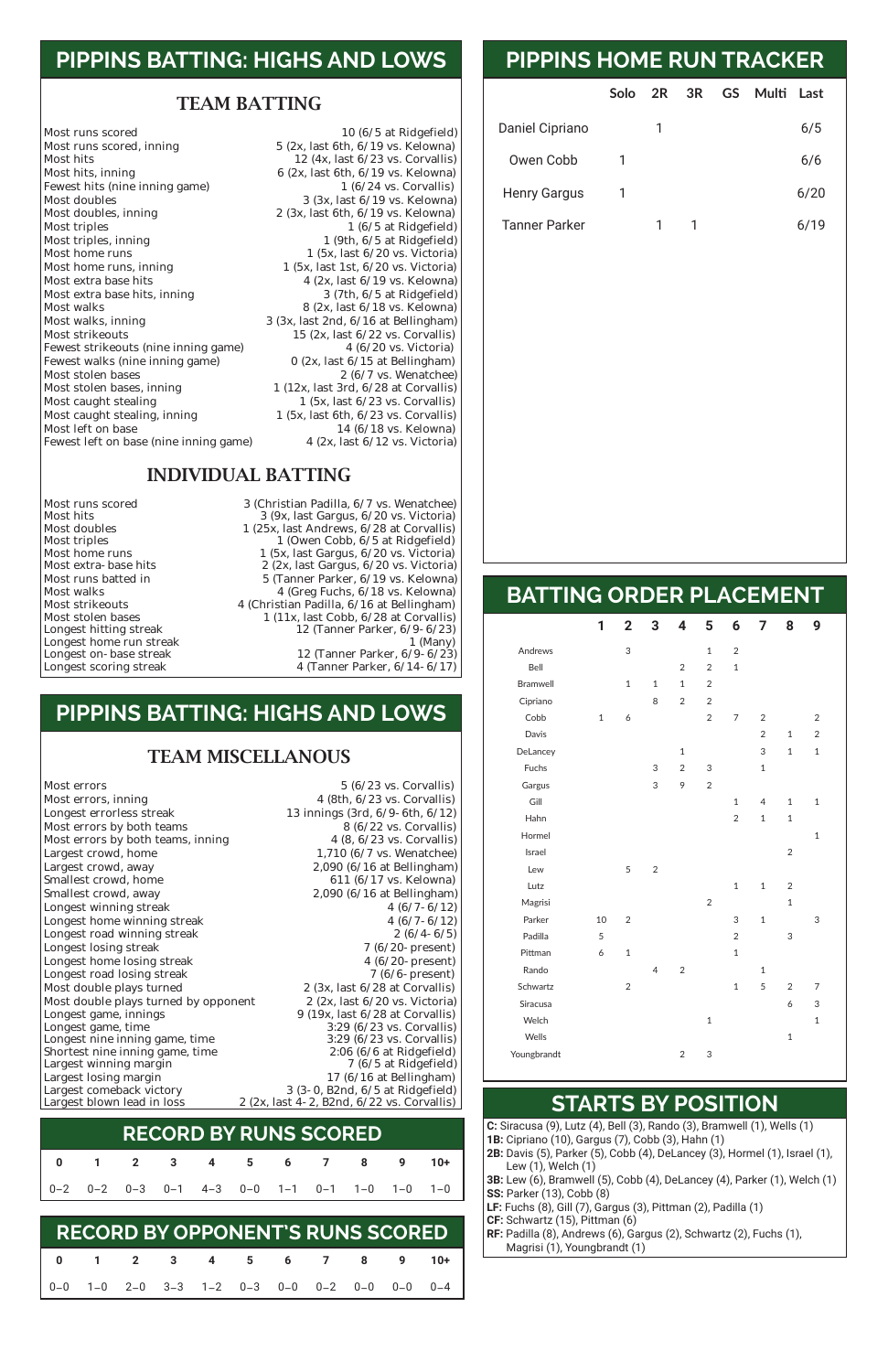| <b>DESIGNATED HITTING</b> |                |                |    |      |              |          |           |              |                |                |  |
|---------------------------|----------------|----------------|----|------|--------------|----------|-----------|--------------|----------------|----------------|--|
|                           | <b>Starts</b>  | <b>Hits</b>    | AB | Avg. | 2В           | 3B       | <b>HR</b> | <b>RBI</b>   | <b>BB</b>      | к              |  |
| James Bell                | $\overline{2}$ | $\overline{2}$ | 7  | .285 | $\mathbf{1}$ | $\Omega$ | $\Omega$  | $\mathbf{0}$ | 0              | 2              |  |
| Daniel Cipriano           | 2              | $\mathbf{1}$   | 7  | .143 | $\Omega$     | $\Omega$ | $\Omega$  | $\mathbf{1}$ | $\mathbf{1}$   | $\mathbf{1}$   |  |
| <b>Henry Gargus</b>       | 2              | 2              | 8  | .250 | $\Omega$     | $\Omega$ | $\Omega$  | $\mathbf{1}$ | $\mathbf{1}$   | 2              |  |
| Josh Hahn                 | 3              | $\Omega$       | 7  | .000 | $\Omega$     | $\Omega$ | $\Omega$  | $\Omega$     | $\overline{2}$ | $\overline{2}$ |  |
| Nick Israel               | $\mathbf{1}$   | $\overline{2}$ | 3  | .667 | 1            | $\Omega$ | $\Omega$  | $\Omega$     | $\Omega$       | $\Omega$       |  |
| Joe Magrisi               | 3              | $\Omega$       | 9  | .000 | $\Omega$     | $\Omega$ | $\Omega$  | $\mathbf{0}$ | $\Omega$       | $\overline{2}$ |  |
| <b>Tyler Rando</b>        | 4              | $\mathbf{1}$   | 11 | .090 | 1            | $\Omega$ | $\Omega$  | $\Omega$     | $\mathbf{1}$   | $\mathcal{P}$  |  |
| Scott Youngbrandt         | 4              | 3              | 15 | .200 | $\mathbf{1}$ | $\Omega$ | $\Omega$  | $\Omega$     | $\overline{2}$ | 4              |  |

|      | <b>WALK-OFF WINS/LOSSES</b> |                    |                   |      |         |  |  |  |  |  |  |  |  |
|------|-----------------------------|--------------------|-------------------|------|---------|--|--|--|--|--|--|--|--|
| Date | Opponent                    | <b>Batter</b>      | <b>Type</b>       | Inn. | Score   |  |  |  |  |  |  |  |  |
| 6/26 | at Port Angeles             | <b>Ethan Groff</b> | <b>RBI Single</b> | B7th | $5 - 4$ |  |  |  |  |  |  |  |  |
|      |                             |                    |                   |      |         |  |  |  |  |  |  |  |  |
|      |                             |                    |                   |      |         |  |  |  |  |  |  |  |  |
|      |                             |                    |                   |      |         |  |  |  |  |  |  |  |  |
|      |                             |                    |                   |      |         |  |  |  |  |  |  |  |  |
|      |                             |                    |                   |      |         |  |  |  |  |  |  |  |  |
|      |                             |                    |                   |      |         |  |  |  |  |  |  |  |  |
|      |                             |                    |                   |      |         |  |  |  |  |  |  |  |  |
|      |                             |                    |                   |      |         |  |  |  |  |  |  |  |  |
|      |                             |                    |                   |      |         |  |  |  |  |  |  |  |  |
|      |                             |                    |                   |      |         |  |  |  |  |  |  |  |  |

| <b>PINCH HITTING</b> |              |              |              |      |              |              |             |            |                |           |
|----------------------|--------------|--------------|--------------|------|--------------|--------------|-------------|------------|----------------|-----------|
|                      | Gms          | <b>Hits</b>  | AB           | Avg. | 2B           | 3B           | <b>HR</b>   | <b>RBI</b> | К              | <b>BB</b> |
| James Bell           | 1            | 0            | 1            | .000 | 0            | 0            | 0           | 0          | $\mathbf 0$    | 0         |
| Owen Cobb            | $\mathbf{1}$ | $\mathsf{O}$ | 1            | .000 | $\mathsf{O}$ | $\mathsf{O}$ | $\mathbf 0$ | 0          | $\mathbf 0$    | 0         |
| <b>Ty DeLancey</b>   | $\mathbf{1}$ | $\mathsf{O}$ | 1            | .000 | $\mathsf{O}$ | $\mathsf{O}$ | $\mathbf 0$ | 0          | $\mathbf{1}$   | 0         |
| Josh Hahn            | 4            | $\Omega$     | 4            | .000 | $\Omega$     | $\Omega$     | $\mathbf 0$ | $\Omega$   | $\overline{2}$ | 0         |
| <b>Henry Gargus</b>  | $\mathbf{1}$ | $\mathsf{O}$ | $\mathbf{1}$ | .000 | $\mathsf{O}$ | $\mathsf{O}$ | $\mathbf 0$ | 0          | 1              | 0         |
| <b>Riley Gill</b>    | $\mathbf{1}$ | $\mathsf{O}$ | 1            | .000 | $\mathsf{O}$ | $\mathsf{O}$ | $\mathbf 0$ | 0          | $\mathbf 0$    | 0         |
| Joe Magrisi          | $\mathbf{1}$ | $\mathsf{O}$ | $\mathbf{1}$ | .000 | $\Omega$     | $\mathsf{O}$ | $\mathbf 0$ | $\Omega$   | $\mathbf{1}$   | 0         |
| <b>Tanner Parker</b> | $\mathbf{1}$ | $\Omega$     | 1            | .000 | $\Omega$     | $\mathbf 0$  | 0           | $\Omega$   | $\mathbf{1}$   | 0         |
| Luke Schwartz        | $\mathbf{1}$ | $\mathsf{O}$ | 1            | .000 | 0            | 0            | 0           | 0          | 1              | O         |

| <b>CATCHER'S STATISTICS</b> |              |               |      |                |            |                |      |           |          |               |  |
|-----------------------------|--------------|---------------|------|----------------|------------|----------------|------|-----------|----------|---------------|--|
|                             | Gms          | <b>Starts</b> | IP   | <b>SB</b>      | <b>SBA</b> | CS.            | CS%  | <b>PB</b> | Е        | <b>WP</b>     |  |
| James Bell                  | 3            | 3             | 24.0 | $\overline{4}$ | 4          | $\mathbf{0}$   | 0.0  | 1         | 0        | 3             |  |
| Spencer Bramwell            | 1            | 1             | 9.0  | 1              | 3          | $\mathcal{P}$  | 33.3 | 1         | $\Omega$ | $\mathcal{L}$ |  |
| Justin Lutz                 | 5            | 4             | 37.0 | 8              | 10         | $\mathfrak{D}$ | 20.0 | 1         | 1        | 4             |  |
| <b>Tyler Rando</b>          | 4            | 3             | 31.0 | 19             | 22         | 3              | 13.6 | 1         | 1        | 4             |  |
| Korrey Siracusa             | 10           | 9             | 74.0 | 8              | 9          | 1              | 11.1 | 7         | $\Omega$ | 7             |  |
| <b>Brett Wells</b>          | $\mathbf{1}$ | 1             | 9.0  | 0              | 1          | 1              | 100  | $\Omega$  | $\Omega$ | 1             |  |
|                             |              |               |      |                |            |                |      |           |          |               |  |

# PIPPINS HISTORY: THE LAST TIME IT HAPPENED...

#### **BATTING**

#### **PITCHING**

#### **MISCELLANEOUS**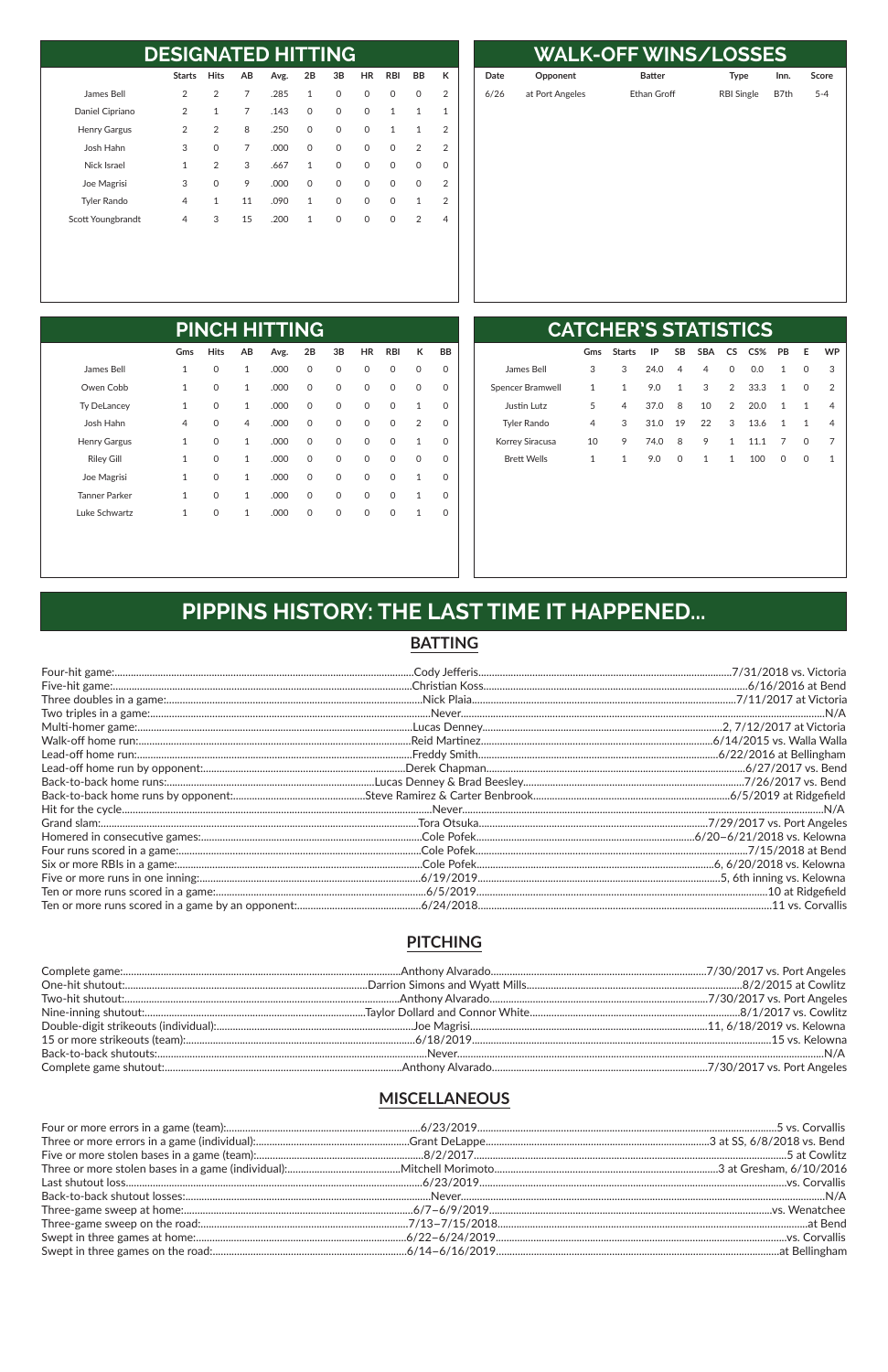| #  | <b>DATE</b> | OPP.            | W/L | <b>Score</b> | <b>WP</b>               | <b>LP</b>               | <b>SV</b>         | Att.  | Time | Rec.     |
|----|-------------|-----------------|-----|--------------|-------------------------|-------------------------|-------------------|-------|------|----------|
|    | 6/4         | at Ridgefield   | W   | $4 - 3$      | Mark Woinarowicz (1-0)  | Spencer Andersen (0-1)  | Joe Magrisi (1)   | N/A   | 2:40 | $1 - 0$  |
| 2  | 6/5         | at Ridgefield   | W   | $10 - 3$     | Nick Brown $(1-0)$      | Eli Shubert $(0-1)$     |                   | N/A   | 3:08 | $2 - 0$  |
| 3  | 6/6         | at Ridgefield   | L   | $2 - 3$      | Cameron Repetti (1-0)   | Mark Woinarowicz (1-1)  |                   | N/A   | 2:06 | $2 - 1$  |
| 4  | 6/7         | Wenatchee       | W   | $4 - 1$      | Joe Magrisi (1-0)       | Gavin Gorrell (0-1)     | Ayden Adams (1)   | 1,710 | 2:28 | $3 - 1$  |
| 5  | 6/8         | Wenatchee       | W   | $8 - 3$      | Cameron Liss (1-0)      | Cameron Sommer (0-1)    |                   | 1,415 | 2:19 | $4 - 1$  |
| 6  | 6/9         | Wenatchee       | W   | $4 - 2$      | Scott Youngbrandt (1-0) | Keegan Romig (0-1)      | Jack Gonzales (1) | 847   | 2:22 | $5 - 1$  |
| 7  | 6/12        | Victoria        | W   | $4 - 2$      | Mark Woinarowicz (2-1)  | Aaron Celestino (1-1)   |                   | 695   | 2:08 | $6 - 1$  |
| 8  | 6/13        | Victoria        | L   | $3 - 5$      | Joseph Brandon (2-0)    | Nick Brown $(1-1)$      | Matt Amrhein (3)  | 829   | 3:08 | $6 - 2$  |
| 9  | 6/14        | at Bellingham   | L   | $6 - 7$      | Jimmy Chatfield $(1-0)$ | Ayden Adams (0-1)       |                   | N/A   | 2:36 | $6 - 3$  |
| 10 | 6/15        | at Bellingham   | L   | $1 - 3$      | Nick Proctor (2-0)      | Darius Garcia (0-1)     | Bryce Moyle (1)   | N/A   | 2:15 | $6 - 4$  |
| 11 | 6/16        | at Bellingham   | L   | $2 - 19$     | Tate Dearing $(1-0)$    | Dylan Barkley (0-1)     |                   | 2,090 | 2:51 | $6 - 5$  |
| 12 | 6/17        | Kelowna         | W   | $6 - 4$      | Mark Woinarowicz (3-1)  | Jonathan Clark (0-2)    | Nick Brown (1)    | 611   | 2:25 | $7 - 5$  |
| 13 | 6/18        | Kelowna         | L   | $0 - 3$      | Nick Nygard $(1-0)$     | Ryan Jameson (0-1)      |                   | N/A   | 2:53 | $7 - 6$  |
| 14 | 6/19        | Kelowna         | W   | $9 - 4$      | A.J. Wood $(1-0)$       | $lan Turner (0-2)$      |                   | 736   | 2:52 | $8 - 6$  |
| 15 | 6/20        | Victoria        | L   | $4 - 13$     | Zac Horne $(1-0)$       | Darius Garcia (0-2)     |                   | 901   | 3:02 | $8 - 7$  |
| 16 | 6/22        | Corvallis       | L   | $4 - 7$      | Timothy Josten (2-1)    | Dylan Barkley (0-2)     | Alex Williams (1) | 1,130 | 3:12 | $8 - 8$  |
| 17 | 6/23        | Corvallis       | L   | $7 - 10$     | Tevita Gerber (2-1)     | A.J. Wood (1-1)         | Kevin West (1)    | 677   | 3:29 | $8 - 9$  |
| 18 | 6/24        | Corvallis       | L   | $0 - 11$     | Chase Watkins (1-0)     | Mark Woinarowicz (3-2)  |                   | 616   | 2:32 | $8 - 10$ |
|    | 6/25        | at Port Angeles |     |              | Postponed due to rain   | Rescheduled for June 26 |                   |       |      |          |
| 19 | 6/26(1)     | at Port Angeles | L   | $1 - 4(7)$   | Frankie Scalzo (3-1)    | Mark Finkelnburg (0-1)  |                   | N/A   | 1:45 | $8 - 11$ |
| 20 | 6/26(2)     | at Port Angeles | L   | $4 - 5(7)$   | A.C. Chavez $(1-1)$     | Nick Brown $(1-2)$      |                   | N/A   | 2:16 | $8 - 12$ |
|    | 6/27        | at Port Angeles |     |              | Cancelled due to rain   | Makeup date TBA         |                   |       |      |          |
| 21 | 6/28        | at Corvallis    | L   | $2 - 5$      | Jackson Arnsdorf (3-1)  | Ryan Jameson (0-2)      | Alex Williams (2) | N/A   | 2:32 | $8 - 13$ |
| 22 | 6/29        | at Corvallis    |     |              |                         |                         |                   |       |      |          |
| 23 | 6/30        | at Corvallis    |     |              |                         |                         |                   |       |      |          |
| 24 | 7/2         | Bellingham      |     |              |                         |                         |                   |       |      |          |
| 25 | 7/3         | Bellingham      |     |              |                         |                         |                   |       |      |          |
| 26 | 7/4         | Bellingham      |     |              |                         |                         |                   |       |      |          |
| 27 | 7/5         | at Portland     |     |              |                         |                         |                   |       |      |          |
| 28 | 7/6         | at Portland     |     |              |                         |                         |                   |       |      |          |
| 29 | 7/7         | at Portland     |     |              |                         |                         |                   |       |      |          |
|    |             |                 |     |              | END 1ST                 | <b>HALF</b>             |                   |       |      |          |
| 30 | 7/12        | Port Angeles    |     |              |                         |                         |                   |       |      |          |
| 31 | 7/13        | Port Angeles    |     |              |                         |                         |                   |       |      |          |
| 32 | 7/14        | Port Angeles    |     |              |                         |                         |                   |       |      |          |
| 33 | 7/16        | Bend            |     |              |                         |                         |                   |       |      |          |
| 34 | 7/17        | Bend            |     |              |                         |                         |                   |       |      |          |
| 35 | 7/18        | Bend            |     |              |                         |                         |                   |       |      |          |
| 36 | 7/19        | at Victoria     |     |              |                         |                         |                   |       |      |          |
| 37 | 7/20        | at Victoria     |     |              |                         |                         |                   |       |      |          |
| 38 | 7/21        | at Victoria     |     |              |                         |                         |                   |       |      |          |
| 39 | 7/24        | at Kelowna      |     |              |                         |                         |                   |       |      |          |
| 40 | 7/25        | at Kelowna      |     |              |                         |                         |                   |       |      |          |
| 41 | 7/26        | at Kelowna      |     |              |                         |                         |                   |       |      |          |

| 42 | 7/27 | Ridgefield   |
|----|------|--------------|
| 43 | 7/28 | Ridgefield   |
| 44 | 7/29 | Ridgefield   |
| 45 | 8/2  | at Wenatchee |
| 46 | 8/3  | at Wenatchee |
| 47 | 8/4  | at Wenatchee |
| 48 | 8/6  | at Cowlitz   |
| 49 | 8/7  | at Cowlitz   |
| 50 | 8/8  | at Cowlitz   |
| 51 | 8/9  | Walla Walla  |
| 52 | 8/10 | Walla Walla  |
| 53 | 8/11 | Walla Walla  |

# **PIPPINS GAME-BY-GAME RESULTS**